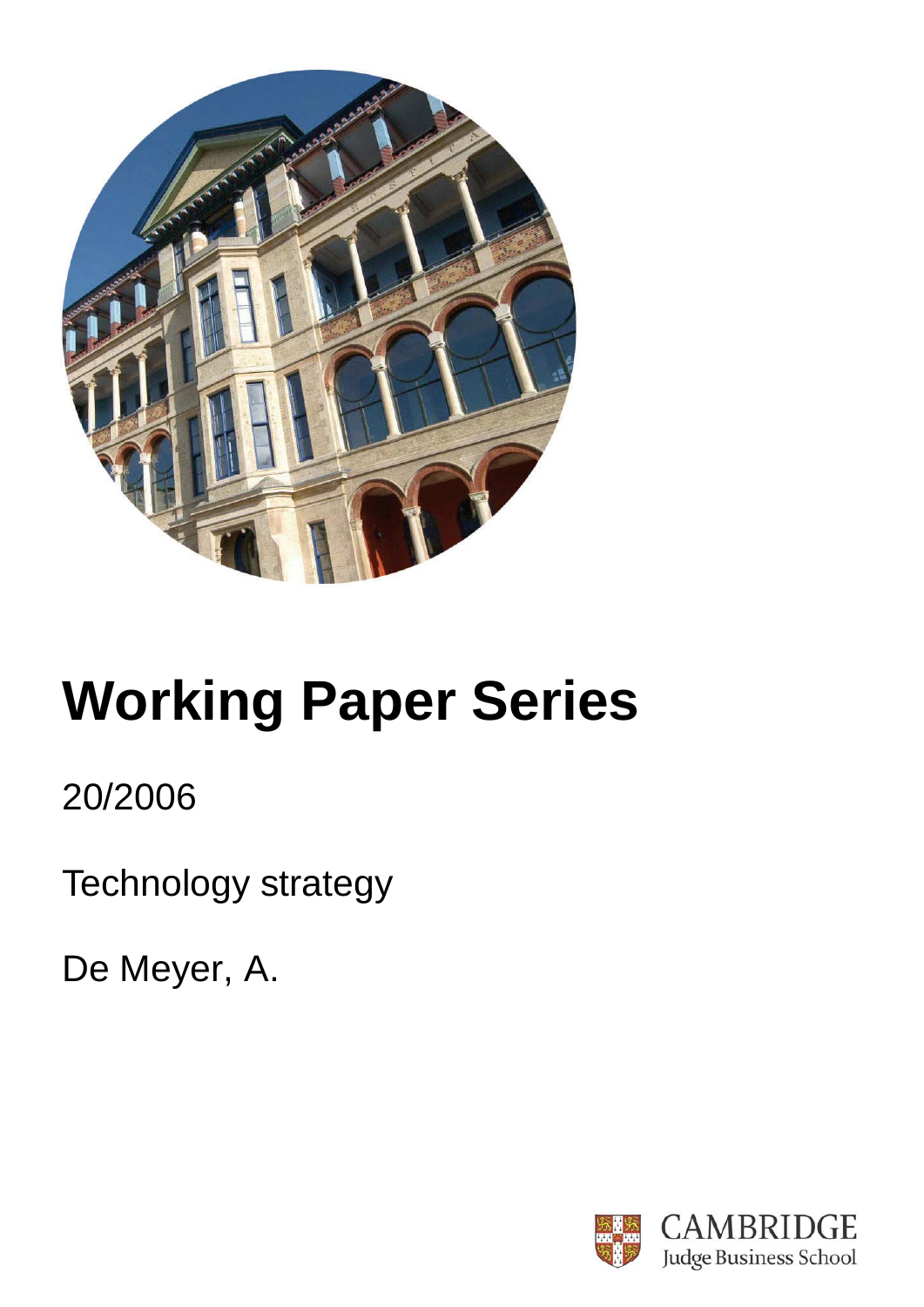These papers are produced by Judge Business School, University of Cambridge. They are circulated for discussion purposes only. Their contents should be considered preliminary and are not to be quoted without the authors' permission.

Author contact details are as follows:

Arnoud De Meyer Judge Business School University of Cambridge a.demeyer@jbs.cam.ac.uk

Please address enquiries about the series to:

Research Support Manager Judge Business School Trumpington Street Cambridge CB2 1AG, UK Tel: 01223 760546 Fax: 01223 339701 E-mail: research-support@jbs.cam.ac.uk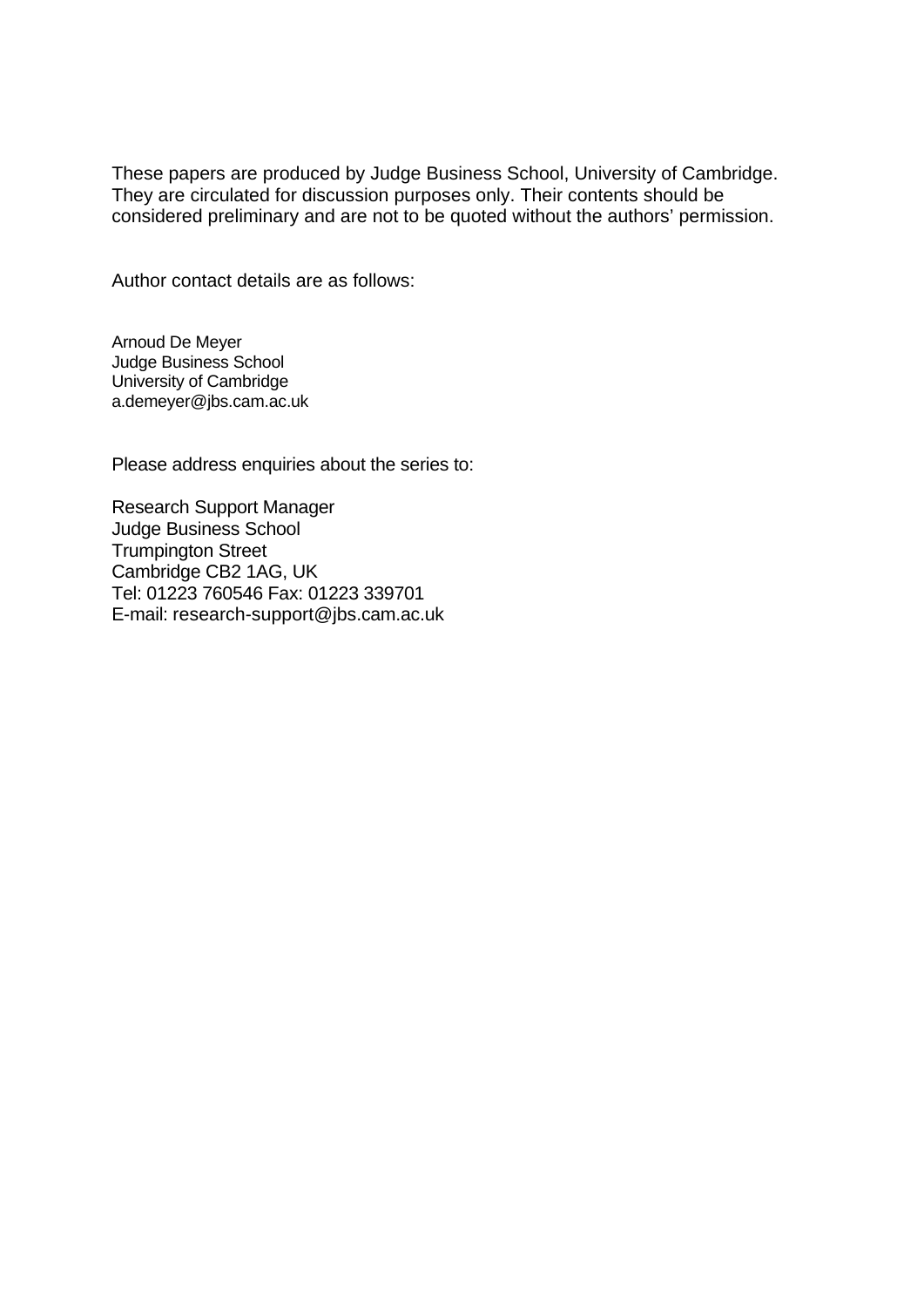#### **V1.3 – 12/07/06**

### **Technology Strategy**

Arnoud De Meyer

#### **1. Introduction**

A technology strategy, like any functional strategy, has two purposes. It is on one hand the translation of the overall strategy of the organisation into a coherent set of long term instructions for investments for the sub-organizations that are active in technology development, be it through product or process development or through the development of more general technological know how that can be used in product and process development. But at the same time it is also the development of technology based opportunities or options for the organisation to steer future developments, i.e. provide the capabilities that enable the organisation to shape its future.

In practice such a strategy is expressed in a set of research and development projects to be implemented by the organisation. These projects can be carried out in one organisation, but more often they are distributed over a set of laboratories spread out over different locations and organisational subdivisions. In many cases they entail the cooperation from representatives from different functional departments or organisational roles. But whatever the organisation the focus of a technology strategy remains on the definition and the development of the portfolio of projects. The key decisions in technology strategy are thus the choice of the individual 'attractive' projects, but also determining the shape of the portfolio of projects that will support the organization's strategy.

Decisions like these are taken in a context that determines the success of their implementation. Providing insight in technology strategy requires discussions on how the choice of projects and project portfolio is made, but also on some of the issues of implementation. In order to discuss these we will use a very simplified framework that is summarised in figure 1. In this framework one can see that the determination and implementation of a technology strategy is embedded in an organisation where there is clear leadership that sets an overall strategic context. Such an organisation may create the conditions where creativity can blossom and where market and user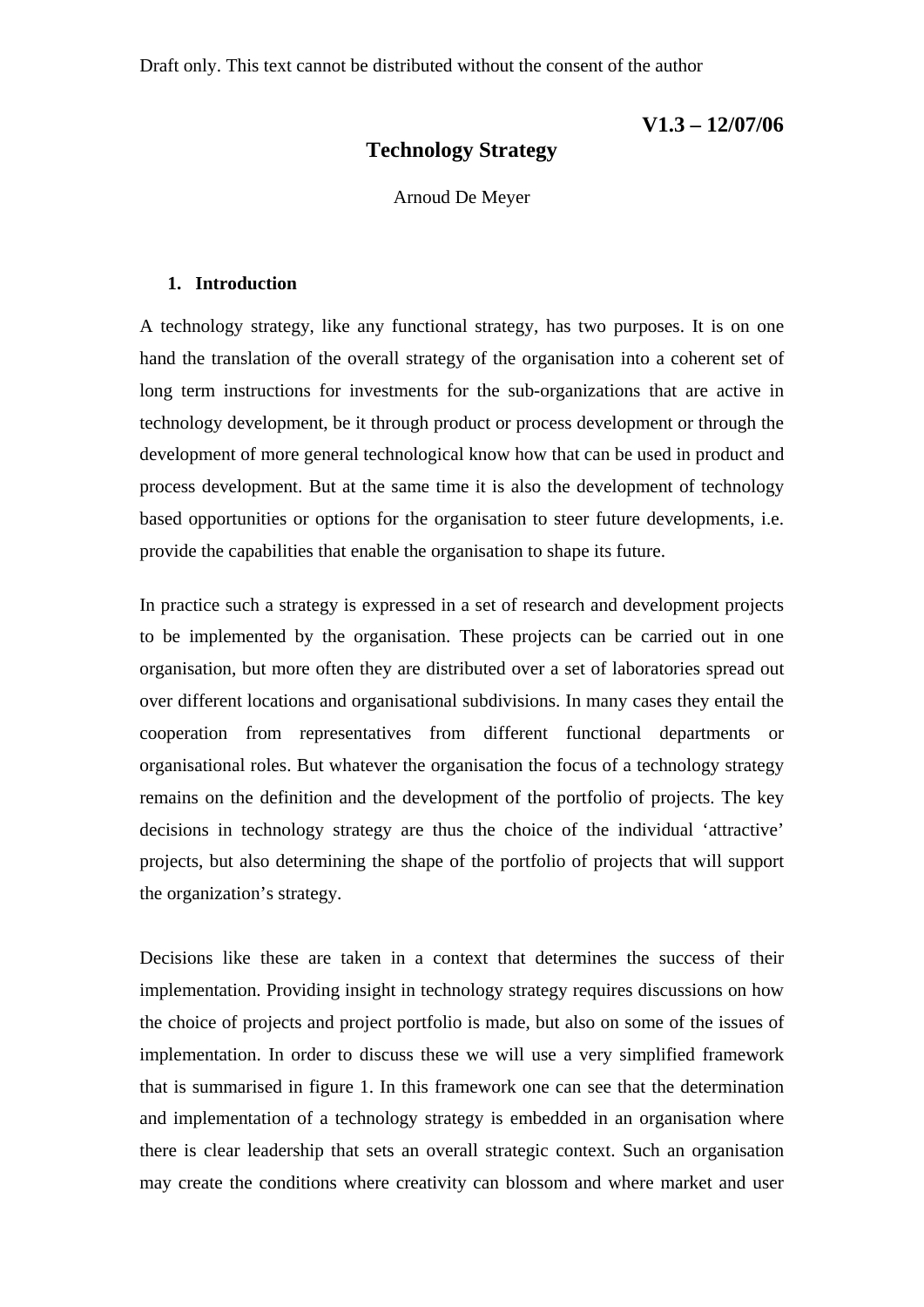information may meet the technological capabilities developed within the organization, leading to the generation of lots of ideas. Normally such an organization will have an overload of ideas and one of the essential tasks in the determination of the technology strategy is to evaluate project on their own merits as well as their contribution within the portfolio. Projects thus selected are prime candidates for investment, but in order to succeed those investment opportunities needs to be checked with the available capacity of the technology organisation. The final project programme will be the result of these three evaluations. Finally the execution of this programme needs to be evaluated and compared to the guidelines that emerged from the leadership and the vision.



#### **Figure 1: a simplified description of technology strategy**

#### **2. Creating the Strategic Context and Providing Leadership**

Building a successful technology strategy can only happen when the organisation is clear about the direction it wants to go in. The technology strategy needs to be tailored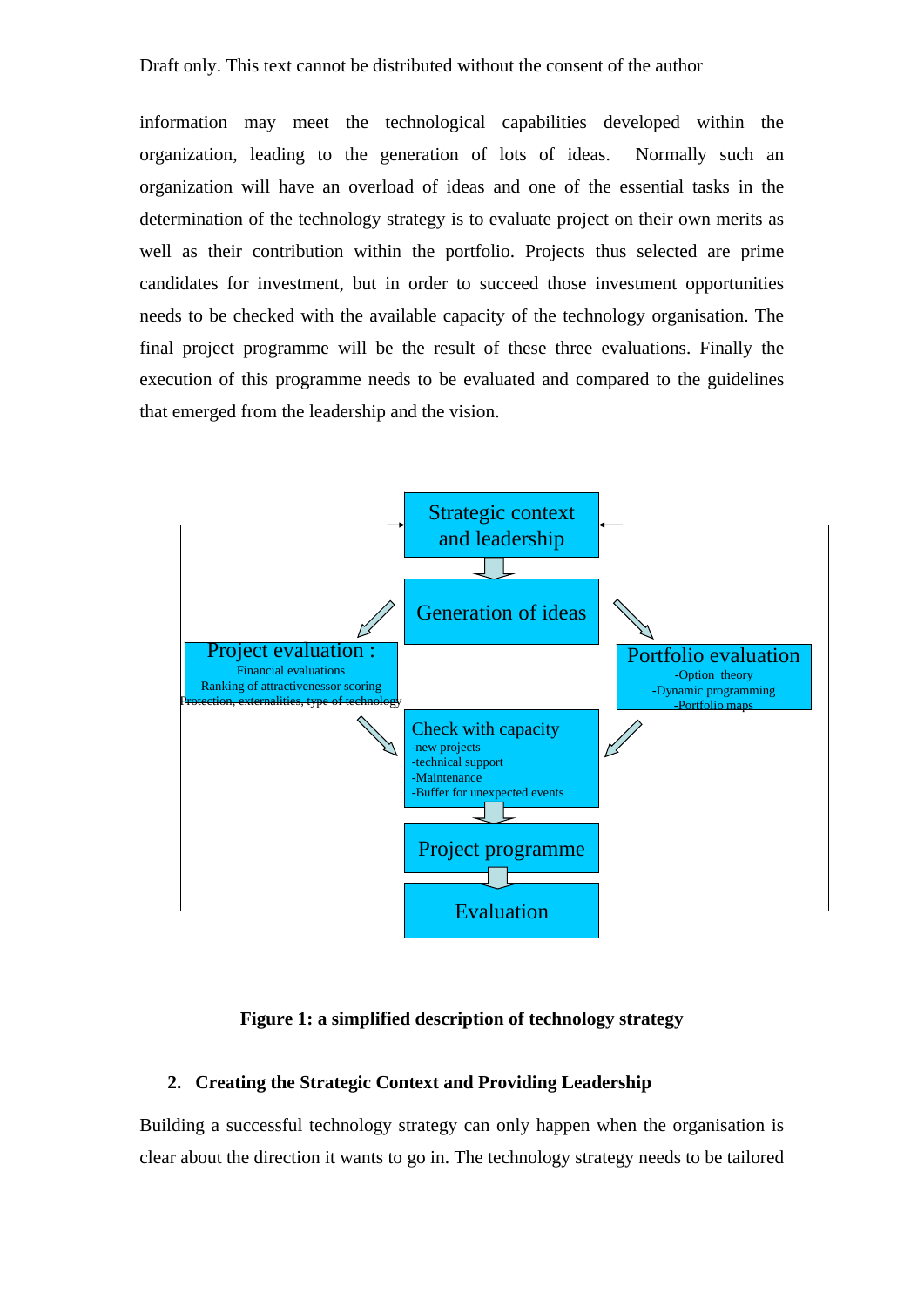to the overall strategy of the organisation<sup>1</sup>. This requires a clear vision defined by the leadership of the organisation as well as the creation of an environment where this vision can be shared by colleagues and collaborators.

The leadership needs to set the goals: what kind of business does the firm want to be in and how do you want to position the firm vis a vis the competition. By doing so it also defines what should and should not be pursued as innovation projects. A clear vision is the best way to help to define the portfolio of projects and the criteria that you need to use to evaluate new opportunities. And it helps also when the organisation needs to say no to a new or ongoing. Let's not forget that some of the most difficult decisions in innovation are precisely to say no to a project or to stop a project that does not deliver the results one had counted on<sup>23</sup>.

A good vision that can enable the development of a technology strategy should live up to two conditions: it has to combine a long term view with concrete short term goals and it should not be too constraining. The organisation should not feel too comfortable because the challenges are defined too far in the future. Technology strategy needs to stretch the organisation beyond its comfort zone. But a too constraining and too focused vision is not helpful either. A too narrow tunnel vision which constrains technology development to a very narrow path will kill creativity and create a false sense of security because the organisation knows too well what it needs to do.

Simply providing that clear vision is not sufficient. Real leadership is also ensuring that the rest of the organisation has taken ownership of the goals, understands them and acts according to them. Innovative leadership requires a lot of communication, convincing and cajoling until the vision has been absorbed throughout the organisation.

This combination of defining and communicating the vision is what we call *the strategic context*. Organisations rely on it to harness their creativity. Without a clear strategic context, creativity may blossom, but it will be disjointed. Strategic context gives purpose and direction, benchmarks and role models. It measures progress and shows the way ahead.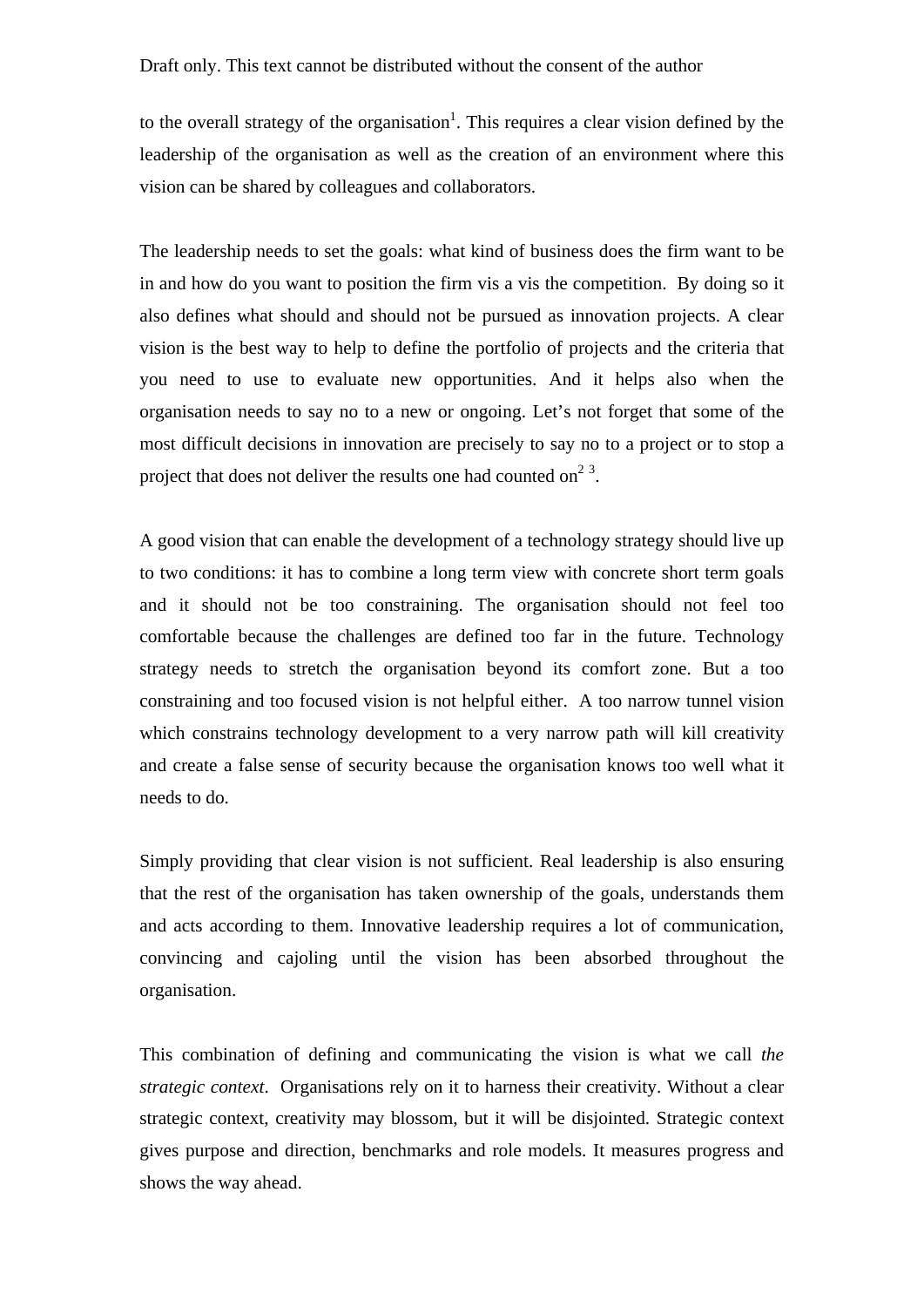#### **3. Generating the ideas**

Defining a technology strategy requires the existence of raw materials to carry out the evaluation and selection of projects and to determine the optimal portfolio. In other words the organisation needs good ideas for projects to choose from. Increasing the stock of good project ideas requires two things: having access to stimulating information and an environment that stimulates creativity to transform this information into project ideas.

Discussing here what the very rich literature on creativity can offer on how one can stimulate creativity to generate project ideas would take us too far away from technology strategy. There is however one practical concept that deserves to be mentioned in passing. Over the last ten years Kim and Mauborgne<sup>4</sup> have developed their ideas on value innovation, i.e. a structured method to discover hidden and underemphasized as well as obsolete performance parameters for a product or a service. Once these are known one can redefine the rules of the competitive game by innovating by reducing the performance offer on obsolete parameters and investing ahead of the competition in the yet undiscovered performance parameters. This is for all practical purposes a more strategic view on what the quality movement in the late eighties and early nineties argued about design quality. In that earlier view it was argued that any product or service could be characterised by eight performance parameters: functionality, ease of use, durability, serviceability, the operating cost, and the cost of complementary assets, system compatibility and aesthetics. The customer expectations for each of these performance parameters can be drawn as a function of the price the customer is willing to pay for them (figure 2). If the performance parameter is very price elastic (i.e. a steep curve) there is a good opportunity to invest in technology development through R&D. If on the contrary the performance parameter has low price elasticity (i.e. a flat curve) there is little scope for innovation through technology development. What was usually less emphasized in this literature was that the shape of the curves can and probably will change over time and that what used to be in the past an unattractive performance parameter for innovative investments, could well turn out to be a very attractive one in the years to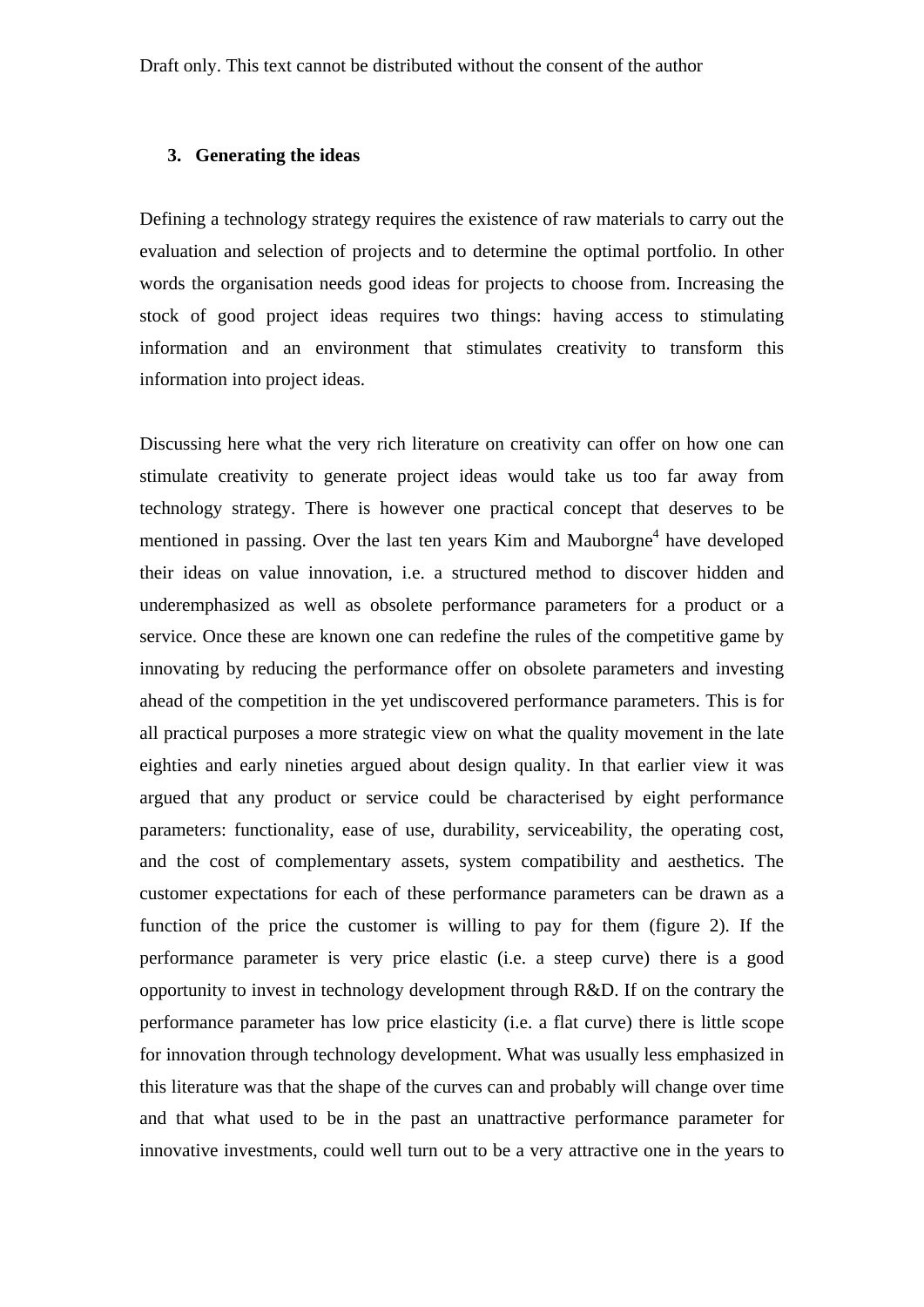come. Kim and Mauborgne deserve the credit for having made the implications of this dynamic far more operational.



**Figure 2: Elasticity of Performance functions**

On the second issue of getting access to stimulating information there are two important points to be made. The first one is that the development of a technology strategy is the result of the interaction between the stock of tacit and explicit organizational knowledge created by the firm and the latent and explicit needs of the customers or users. From the earliest studies on innovation  $<sup>5</sup>$  the observations have</sup> constantly been pointing in the same direction: most of the information used by innovators was personal knowledge, rather than personally researched knowledge. Only 8% of innovative information came from experimentation and calculation and 7% from printed materials. Such empirical findings, and those of countless studies that followed this first work, suggest that "science and technology are vital tools that need to be applied effectively and developed selectively. But…innovation is more a matter of flexible, productive and focused employee relations in the workplace than it is the result of technological resources or the impact of science…"6 . This seems to suggest that the organizational knowledge, which is embedded in the interactions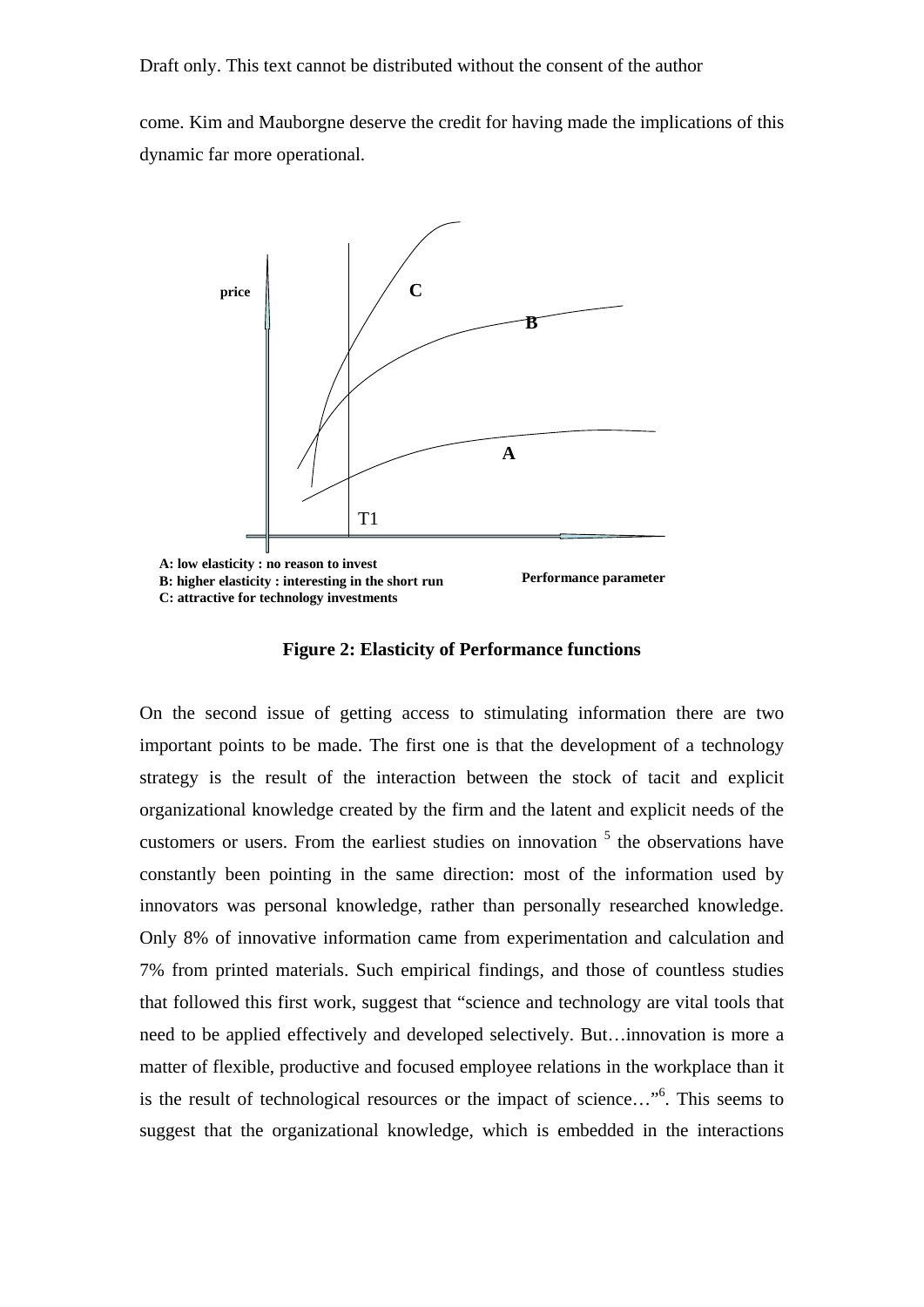between the employees of the firm, is an important source for project ideas that provide the input for a technology strategy.

But one needs to go further than to see the stock of wisdom about technology, administration and management systems as the only or main source of project ideas. The set of projects out of which a strategy can be built, is the result of the interaction between this organizational knowledge and the experience and tacit knowledge that users and customers have about the fulfilment of their needs: the fulfilment of the explicit and tacit needs of the users define whether a new product, process or system provides a significant change in the value/price relationship. Innovation exists only when one can couple the organizational know how with the users needs. The strategic choices about technology can only be appropriate if they are made in a way that is consistent with the evolving interests of the firm and the users. The managerial challenge for the development of a technology strategy is thus to mobilize both the organisational know how and the user's know how and have a healthy interaction between them.

The second point is precisely about the need to listen to this information coming from outside the organisation. Innovation without intimate customer and user knowledge is not possible. Von Hippel<sup>7</sup> made as one of the first the point that in many cases the source of innovative ideas lays outside the organization, often with users. They have a stake in the development of the innovation because they can reap the benefits of it. His original example was that of scientific instruments. In that case the user often develops a handcrafted prototype that is meeting his or her unique specifications. With creativity the supplier of scientific instruments can probably see the wider applications and transform this prototype into an industrial product. A similar process happened with internet usage. In many cases it is a frustrated user that develops a software improvement or an additional service and many internet based companies have been successful by exploiting the ideas of the users.

Often one thinks that this knowledge is available only in sophisticated markets. Or at least that was what the proponents of the international product life cycle argued $8$ . But today this is no longer true. We know from empirical studies that emerging markets in Asia, South Africa or Latin America are not the most supportive for an innovator<sup>9</sup>.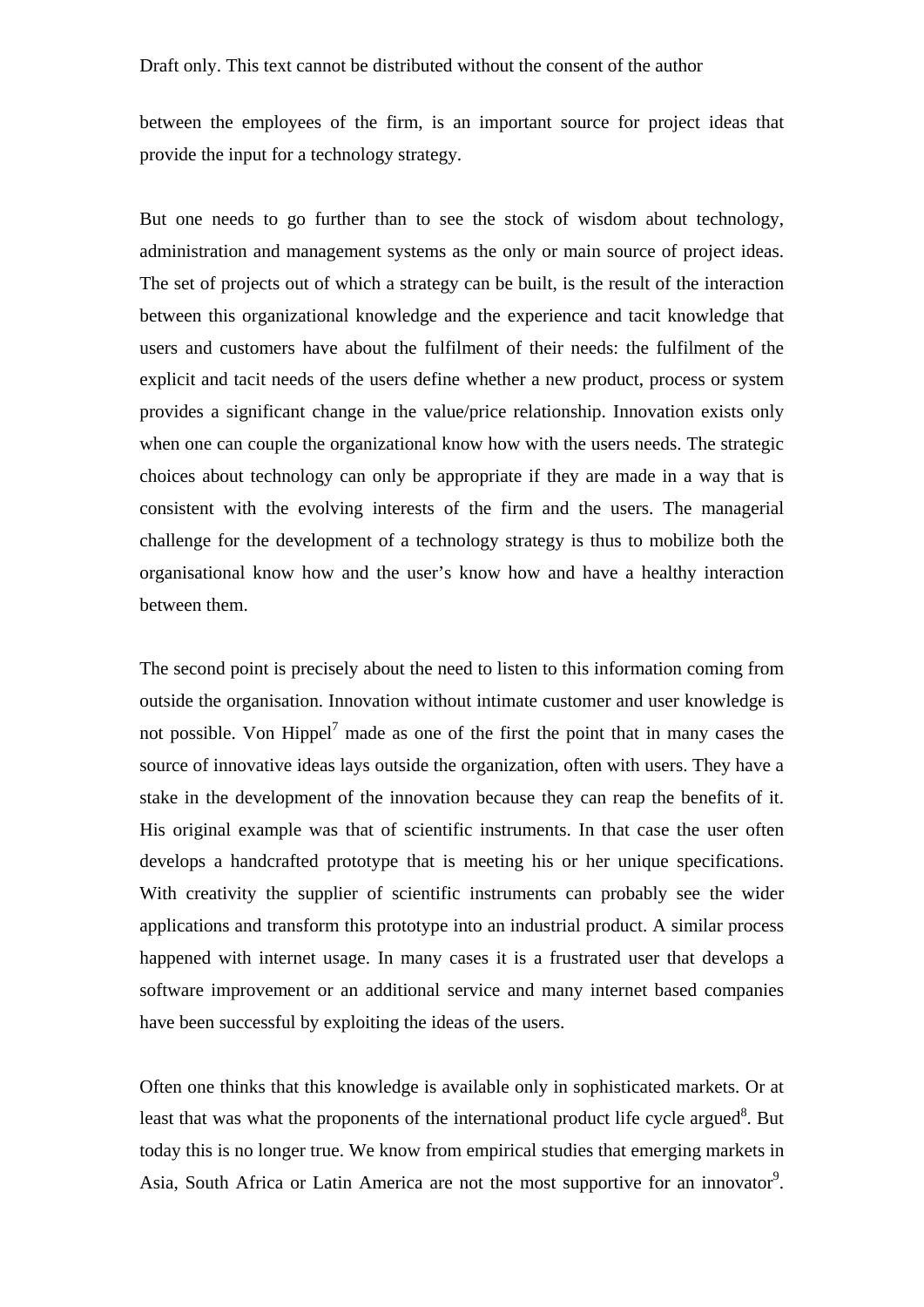Customers tend to be more conservative, markets are heterogeneous and market data is often not available. But they do have often needs that are different from the users in the traditional industrialised countries and that can be sources for new projects in technological development.

Doz et al  $10$  have developed the concept of the metanational organization, or an international organization that is able to take advantage of its global presence to combine information and knowledge from different parts of the world in order to come up with an innovation. Let us take a stylized example to illustrate this. Assume you want to come up with a new mobile phone that combines the sophisticated use of SMS as one finds it in the Philippines (which is one of the most sophisticated market for mobile messaging), the patents of Qualcom in the US, the fashion trends for electronic gadgets as it is prevalent in Los Angeles, the technology of miniaturisation developed in Japan or Korea and the competitive benchmarking with Nokia in Finland. You need antennae in different parts of the world to capture the knowledge and you need the ability to combine this knowledge and roll it out. Doz et al call these three activities sensing, melding and deploying. Sensing is the activity whereby a firm attempts to gather knowledge about user needs all over the world. In the 'melding' (a combination of welding and melting) one needs to have the entrepreneurial insight to identify an opportunity to create an innovative product, service or process. The deployment also requires the cumulated wisdom of the organization. In order to roll out the innovation and get global leverage as quickly as possible one needs to be flexible about building the most efficient and rapidly scalable global supply chain.

#### **4. Evaluating the individual projects**

In the simplified diagram in figure 1 project evaluation and portfolio evaluation are shown in parallel and not sequential. This reflects the interactive nature of these evaluation procedures: often individual projects need to be evaluated within a context of other projects e.g. because of their spill-over effects. And the evaluation of a portfolio may show a gaping hole in the portfolio, triggering the development of a new project proposal. But in order to have a portfolio one needs first projects. Therefore we will start first with the evaluation of individual projects.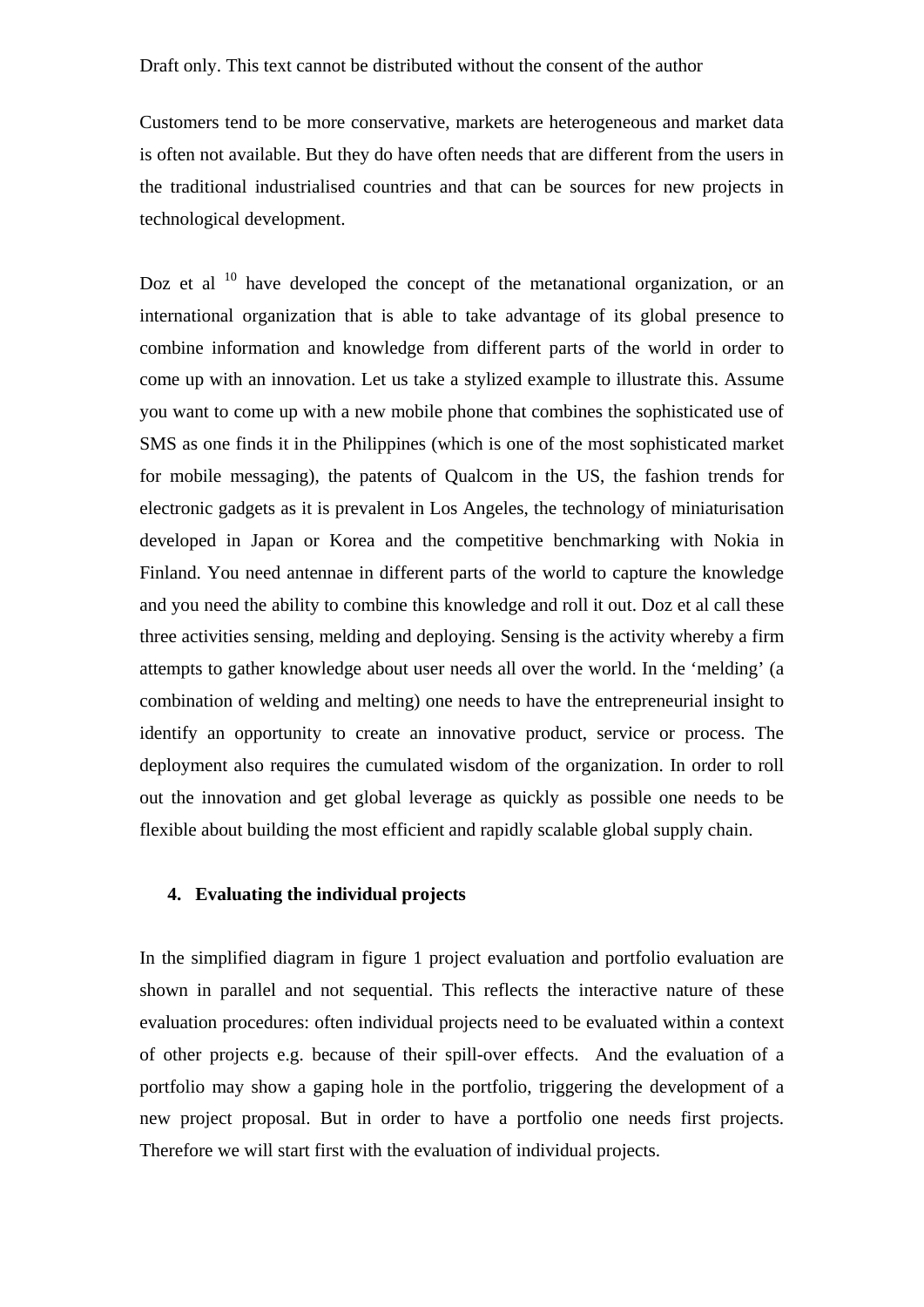The most straightforward approach is that technology projects are to be evaluated as any other investment made by the organisation, i.e. through some kind of a net present value calculation. While the logic is correct, quite a few authors have pointed out that these NPV analyses overlook the value inherent in the strategic flexibility that is created by technology projects, in particular when they are seen as sequential investments, i.e. where the knowledge built up through one project (or a phase in the project) may lead to new insights and adjusted projects and new investments. As a consequence the traditional NPV methods are often seen as too conservative $11$ . Nevertheless they do provide some insight in the value of a project, in particular, as we argued elsewhere, when they are used as a tool for sensitivity analysis. By evaluating what the most conservative hypotheses are that need to be fulfilled to make a technology project worthwhile, one can get a good idea of the risks involved in the project.

Given the often uncertain nature of projects such NPV methods have been complemented with questionnaires and systems that attempt to rank the relative attractiveness of individual projects or with scoring methods that weigh in one way or another the risk involved in the project with the potential benefits<sup>12</sup>. Often these methods consist of long organization-specific lists of questions about the market potential, the technology gap, the strength of the team, the competitive position, the ability to protect the result of the project, the spill-over effects, etc. Based on the results of these questionnaires projects can be ranked according to a number of weighted decision criteria. Outcomes of these questionnaires may be a relative positioning of the project or an absolute ranking. A rough approach consists then in the comparison of the outcome of this exercise with the capacity of the organisation and to fill up the capacity with the top ranked projects. This approach has the drawback that it has difficulty capturing the real risks involved (both upside and a downside risk), and it very often cannot take into account the positive externalities of the projects.

These risk lists do have value because they help an organization to reduce the unforeseeable uncertainty into foreseeable uncertainty. They also can help as a tool to get different functions or roles of the organisation to exchange information about the projects. In this way they can be very valuable in the evaluation of projects. But most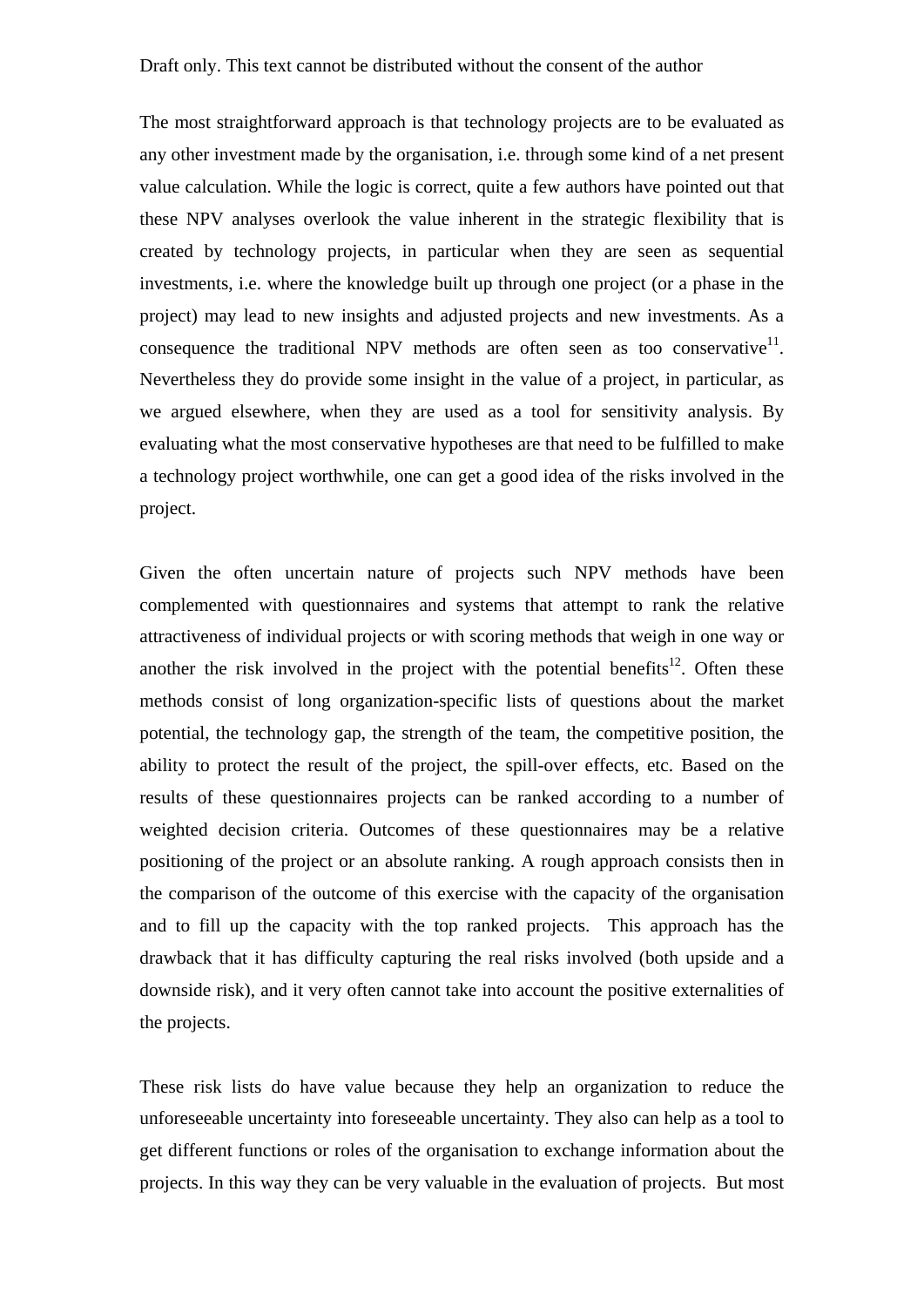scoring methods fail the test of rigour and relevance when it comes to selecting projects.

Complementary to NPV methods and rankings it can be helpful to consider the selection activity a process through which the organisation attempts to analyse to what extent the conditions are favourable to carry out the project within the organization. Projects may be intrinsically interesting but the organisation may not have the capabilities to bring them to a successful end. We have found it useful to evaluate projects on five questions, organised in a decision tree (figure  $3$ )<sup>13</sup> and based to some extent on the early work of Teece<sup>14</sup>.

In analysing the decision tree one needs to take into account that there are two strong simplifications in this decision tree. The first one is that answers to the five questions are binary, i.e. yes or no, weak or strong, etc. In reality this is not the case and answers often are more complex and conditional. The second simplification is that the answers to the questions are fixed. In practice it is precisely the managerial action that enables the organisation to change the answer and thus eventually improve the attractiveness of a project.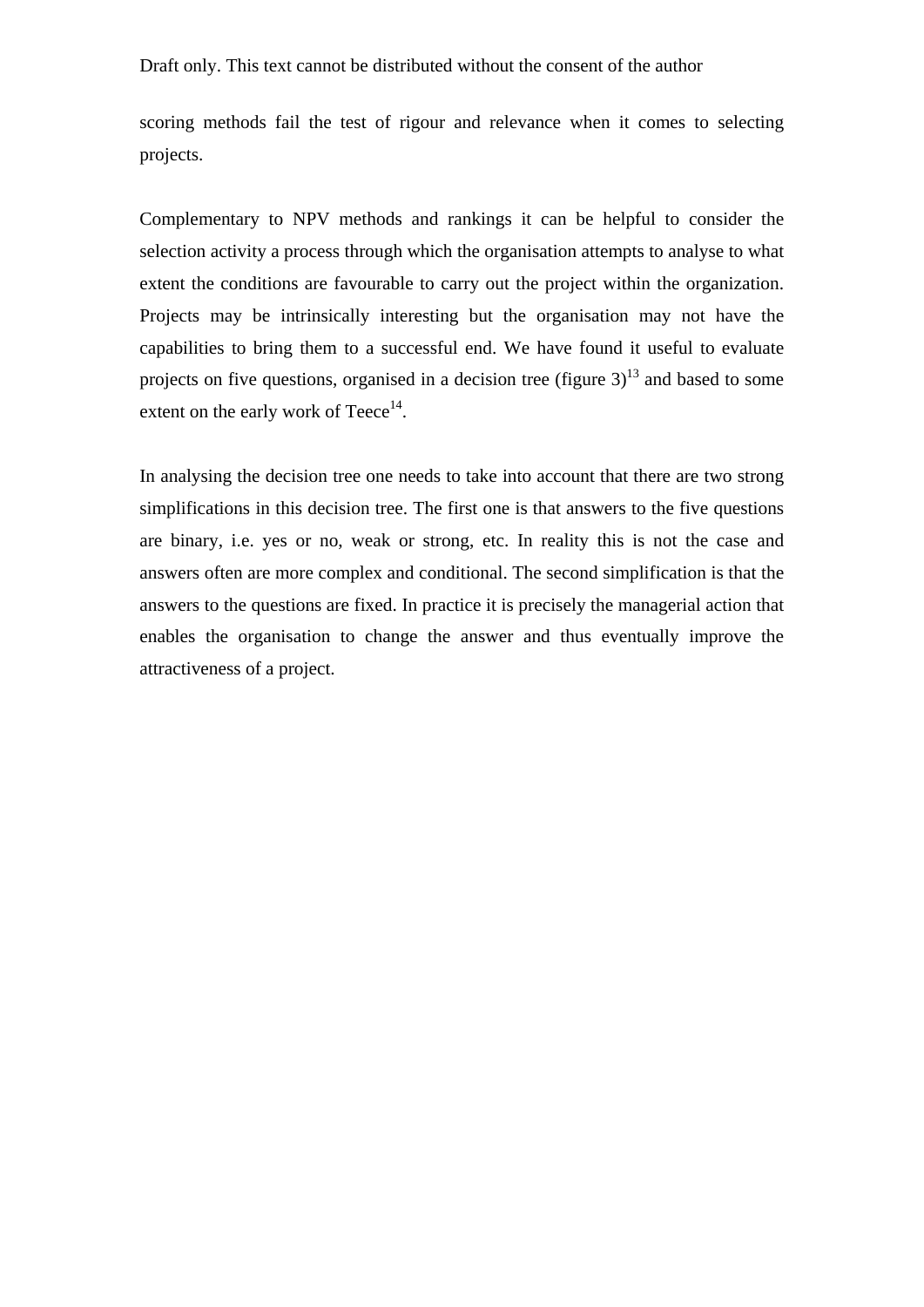

Figure 3: Decision tree to evaluate the potential of a technology project

The five questions are as follows:

- a. How easily can the organisation protect the know-how developed in the projects and thus appropriate the benefits derived from the project in the form of rents. Such a protection can of course take many forms. Patents can play a role, but since we know the limitations of patents in the protection of intellectual property rights<sup>15</sup> we also need to take into account other forms of protection such as brands, trade secrets, copyrights, a monopoly on critical resources, speed in development, market dominance, etc. 16
- b. Is there already a dominant design (or market paradigm) for the product or the system in the way it is defined by Utterback and Abernathy<sup>17</sup> (and confirmed by many empirical follow up studies). The unit of analysis in their model is a new technology, or new combination of existing technologies. The model argues that you can distinguish four stages in the development of the new technology. In the first, fluid, phase, there will be a high degree of activity in product innovations, which are offered to the market. There are several reasons for this, but the two main ones are the low barriers to entry, and the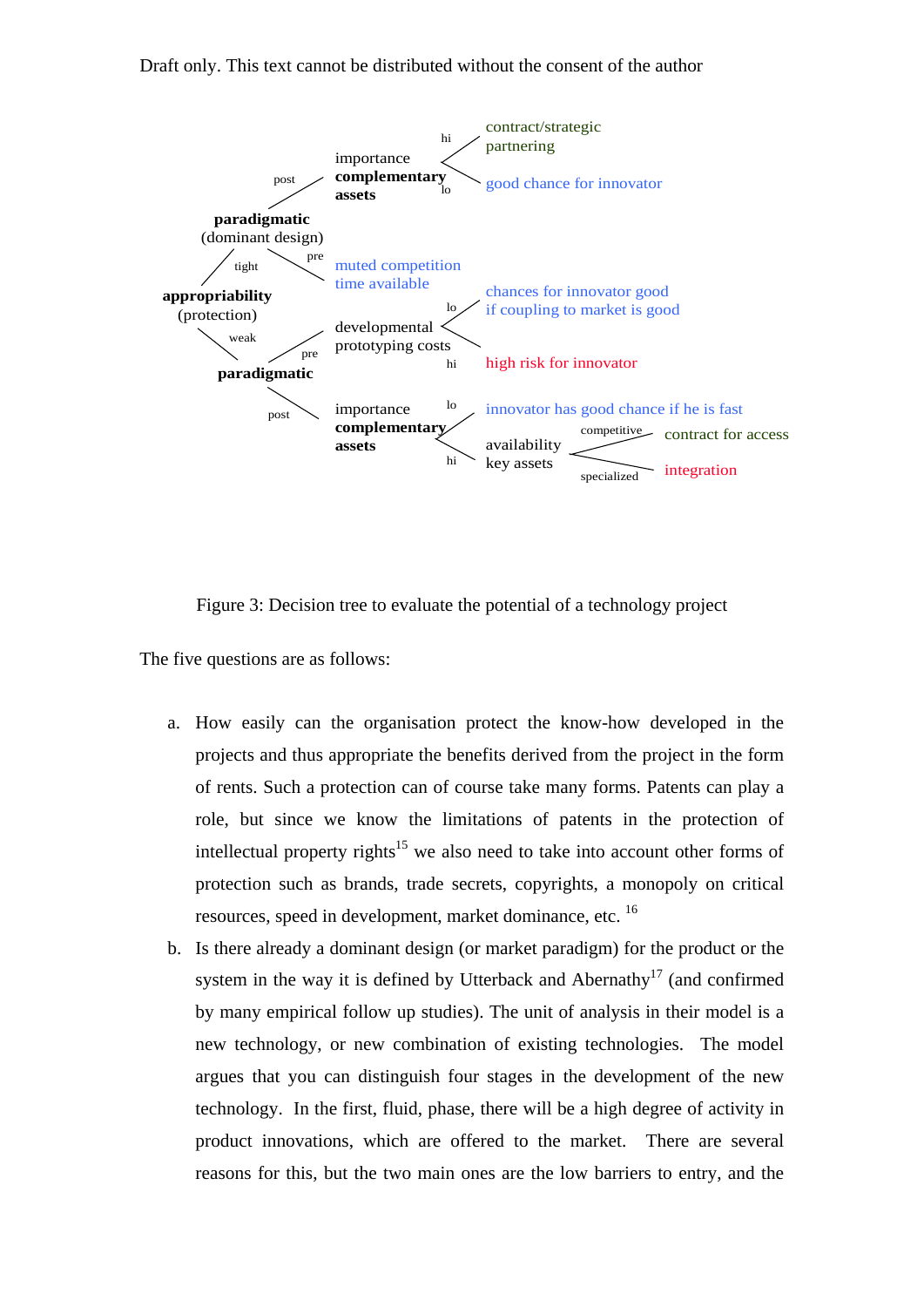difficulty to carry out market research in emerging markets and thus the need to experiment. This first phase usually leads to the emergence of what has become commonly known as a dominant design. It has lots of scientific descriptions, but in brief it is a sort of milestone or quasi-standard in an industry. In a sense the product that becomes a dominant design embodies the requirements of many classes of users, even though it may not perfectly match the requirements of one particular group of users. The emergence of the dominant design changes the nature of the competition completely. From competition based on the functionality of the product, one moves to a competition based on cost and quality. The challenge is not any more to define your product, but to offer a product similar to the one from the competition at a lower price. That requires usually heavy investments in automation, business reengineering and a much leaner organization. This is a period of intensive process innovation. Finally, there is a fourth phase in the technological life cycle, when innovation, both in process and product, becomes less relevant to the survival in the competitive arena, and where the context in which, and the amenities that come with the product, are an essential element of the competition. For the purpose of our analysis it is at this stage sufficient to understand whether for the project at hand the dominant design has emerged. It will be clear that the market relation is a very different one before and after the breakthrough of the dominant design. Before that breakthrough one needs to be in close contacts with customers and/or users in order to keep the finger on their pulse and to observe the sometimes quite dramatic changes in customer preferences. After the breakthrough of the dominant design standard techniques of market research will be sufficient to measure the smaller changes in customer preferences.

This model is related to the concept of disruptive technologies<sup>18</sup>: the emergence of a disruptive technology creates the conditions for the start of a fluid phase and the redefinition of a dominant design.

c. What is the speed with which a prototype can be developed? Speed of development has been at the core of a lot of studies in the eighties and nineties of previous century.<sup>19</sup> Iansiti<sup>20</sup> showed convincingly that the performance of technology development and the competitive position of the firm are influenced significantly by the speed with which prototypes can be turned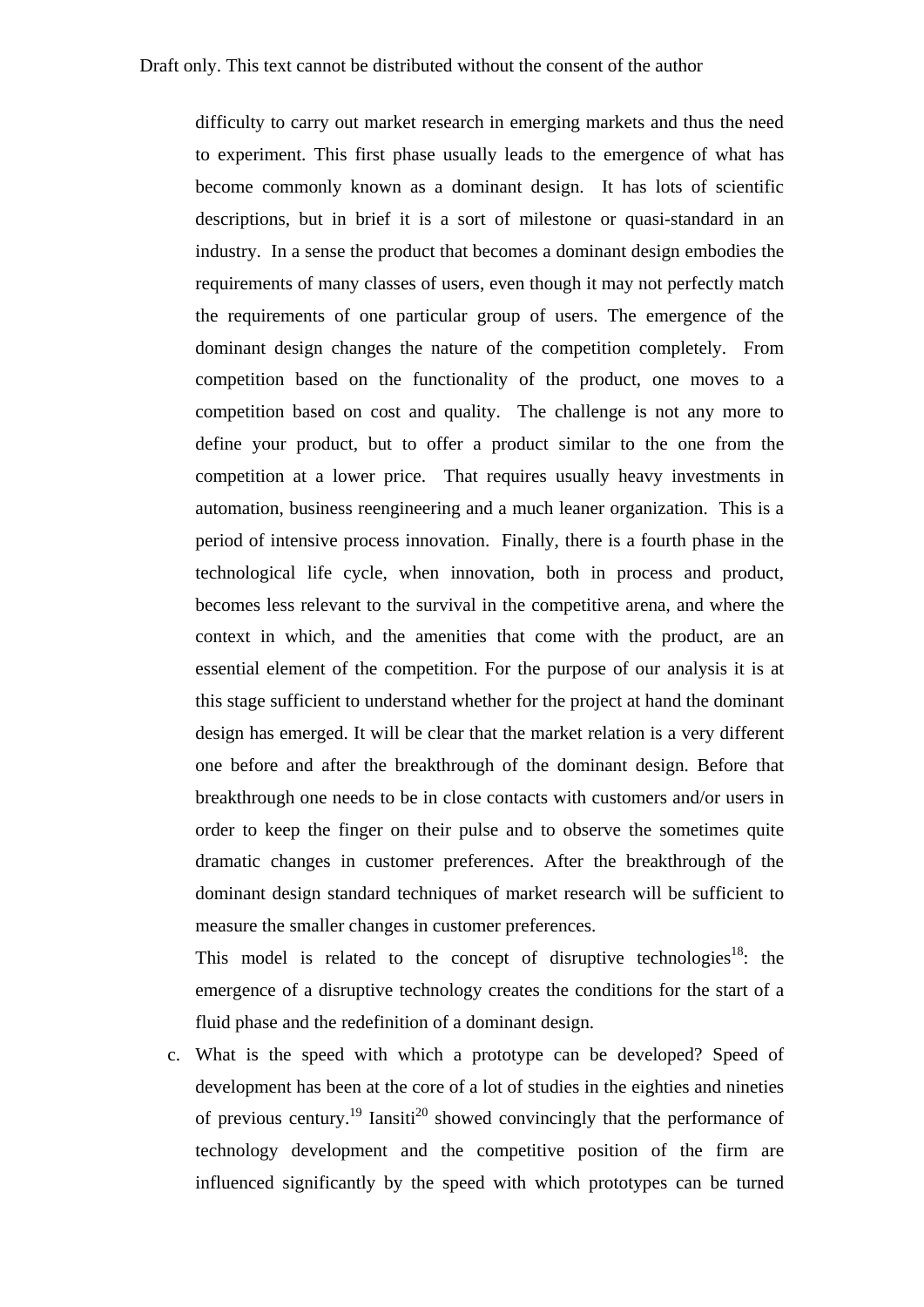around. And more recently the work of Thomke on experimentation provides interesting insights in the competitive influence of rapid experimentation and the role of computer aided tools therein. $21 22$ 

- d. How important are the complementary assets in the realization of the benefits provided by the project<sup>23</sup>. The importance of overcoming network externalities in the success of a project have been widely documented and partners can play an important role in building up the network of products and processes that enable the realisation of the full benefit of the project. The success of a project will depend to a large extent on the importance of these partners: the more important they are the more one is dependent on the availability of these complementary assets. The success of a project will thus often depend on the balance of power with these partners.
- e. The availability of the complementary assets is an important issue. Therefore a fifth question is how these complementary assets will be accessible. Are these complementary assets available on a competitive basis and can the organisation put the suppliers of these assets in competition with each other, or are the providers specialised (and thus onlyu offered by a monopolist or through an oligopoly.

The decision tree suggests clearly that there is a particular sequence to be followed in answering the questions. A few examples will help us to understand how this can be used to evaluate the potential of a project and at the same time how one gets some insights in the implementation challenges.

Assume that protection is relatively easy in the industry concerned (think for example of the pharmaceutical industry) and the project will lead to patentable know how. In this case the appropriability of the rents is tight. Assume also that the dominant design or the market paradigm is not yet known. The role of complementary assets in this case cannot yet be important (otherwise the dominant design would be determined by the complementary assets). One is in a situation where competition is hampered by the protection, but where the innovator will need the time to shape the dominant design. The problem for the innovator is in this case mostly bridging the cash gap between the investment in the project and the cash flow derived from sales. These are projects that can be very promising on condition the organisation has sufficient cash.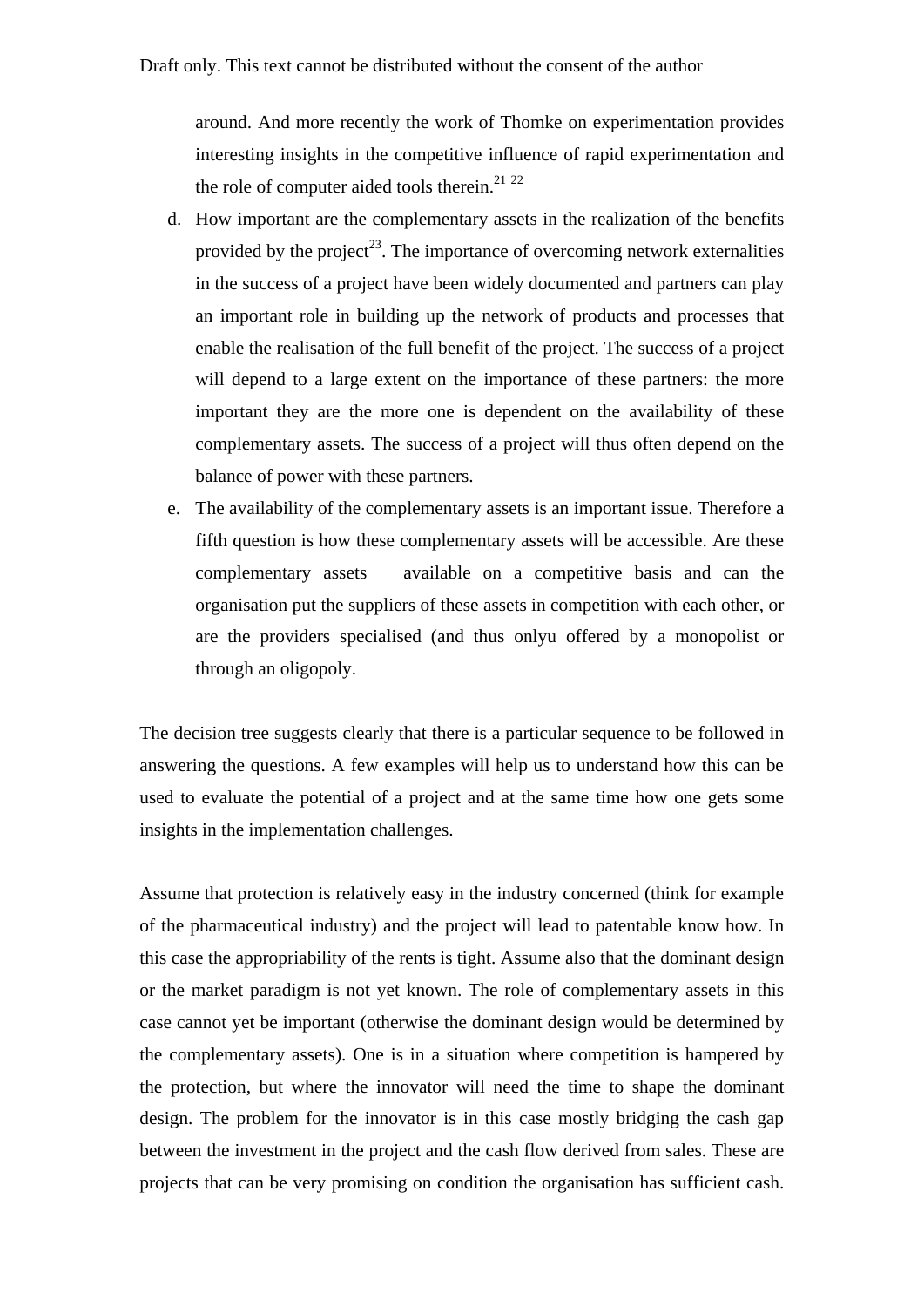Success will also depend on a good connection with the market in order to make emerge the dominant design.

If on the contrary the dominant design is known, then one has to focus on the complementary assets. If those are not important the project has the potential of being a success: it is easy to protect the IP, the market needs are known and the organisation is not dependent on third parties for its success. If they happen to be important, the organisation will need to contract or develop a partnership for access to these complementary assets. But it does so from a position of strength.

The more difficult cases happen at the lower side of the decision tree, i.e. when the know how generated by the project is difficult to protect. Assume this case and assume also that the dominant design is not known. In this case the project will require constant adjustment to be in tune with the changing needs of the users and customers, but this from a rather uncomfortable position of weakness with respect to IP protection. Critical to the success of the project is the speed with which these adjustments can be performed, i.e. it will depend on the speed of experimentation and turning around a prototype. If that speed is high there are still some good chances for the project to succeed, on condition that one can stay informed of changes in market conditions and customer preferences through a very close coupling to the customers. If on the other hand the speed of prototype turnaround is low (and even worse if it is combined with high costs of prototype development), the project has very little chance of succeeding. The only consolation may be that while the downside risks are high for such a project, few other organisations may venture in this field, and the margins may be high if success is achieved.

Following the path of weak protection, but with an existing dominant design, we have, as in the upper branches of the decision tree, to consider the importance of the complementary assets. If they are not important, speed and quality of management will have to replace the weak position in terms of protection. A good knowledge and interaction with customers is also important to success, but chances are fair. If on the other hand the complementary assets are important, one needs to consider how they are available. If they are delivered on a competitive basis, and access is easy, one needs to ensure that the right contracts are in place. The negotiation position is less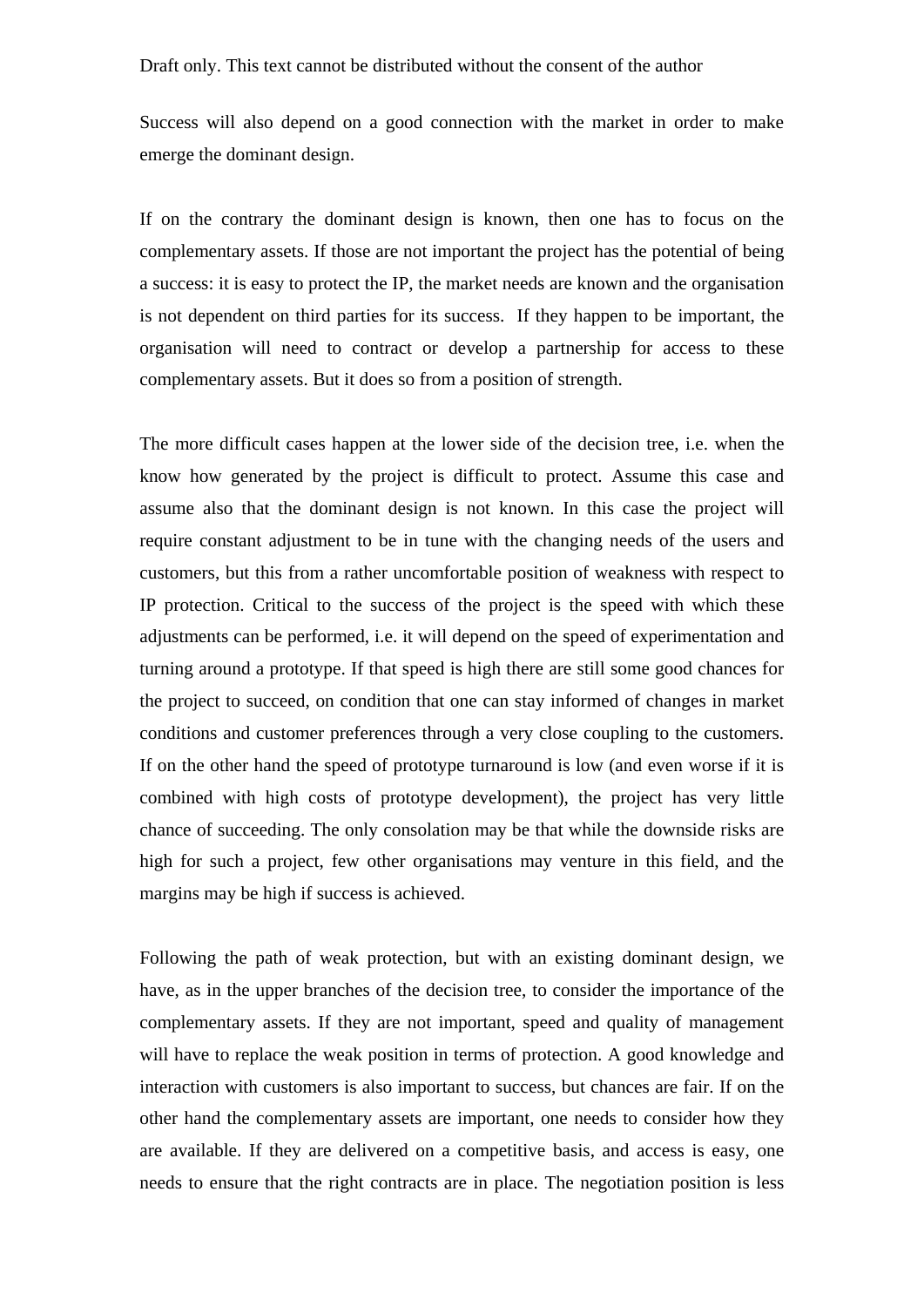favourable, but not impossible. If these assets are in the hands of a monopoly or an oligopoly, the success of the project is not really yours, but can only be realised through a close integration with those who control the complementary assets. Such integration can take many different forms: selling the IP, creating an integrated organisation, etc.

It is worth coming back to an earlier comment: this is not a deterministic model because good managerial action can change the answers to some of the five questions. For example the answer to the first question about protection is perhaps more about what one can do to improve the protection so that one feels comfortable enough to answer that one is on the upper branches of the decision tree. The value of the decision tree is more in the reflection that one can have in the organisation on how to get the most benefits out of a given project.

#### **5. Selecting the portfolio**

Once the organization has selected the candidates for the projects for technology development, it needs to figure out how attractive the collection of projects is and how that collection or portfolio supports the overall business strategy. Three broad categories of solutions have been proposed over the years. A first stream of ideas comes out of the operations research literature and proposes optimisation methods for portfolio selection, mainly based on mathematical programming. A second, more recent stream of literature sees technology projects as options and applies option theory to the project portfolio. A third, far more qualitative approach, suggests visualizing the project portfolio in series of matrices that help the managers in qualitative decision making on what the most appropriate portfolio is.

Mathematical programming models have long been proposed $2425$ . They have the attraction that they lead to an optimal portfolio, can easily take into account the interactions between the different projects, and allow for sensitivity analysis. Though this body of knowledge has provided a great number of applications in different industries and for different type of portfolios, and can rely on the rich literature on mathematical programming, it never has really caught on with practitioners.<sup>26</sup> Often the reasons cited for the limited application is the limited capability of these models to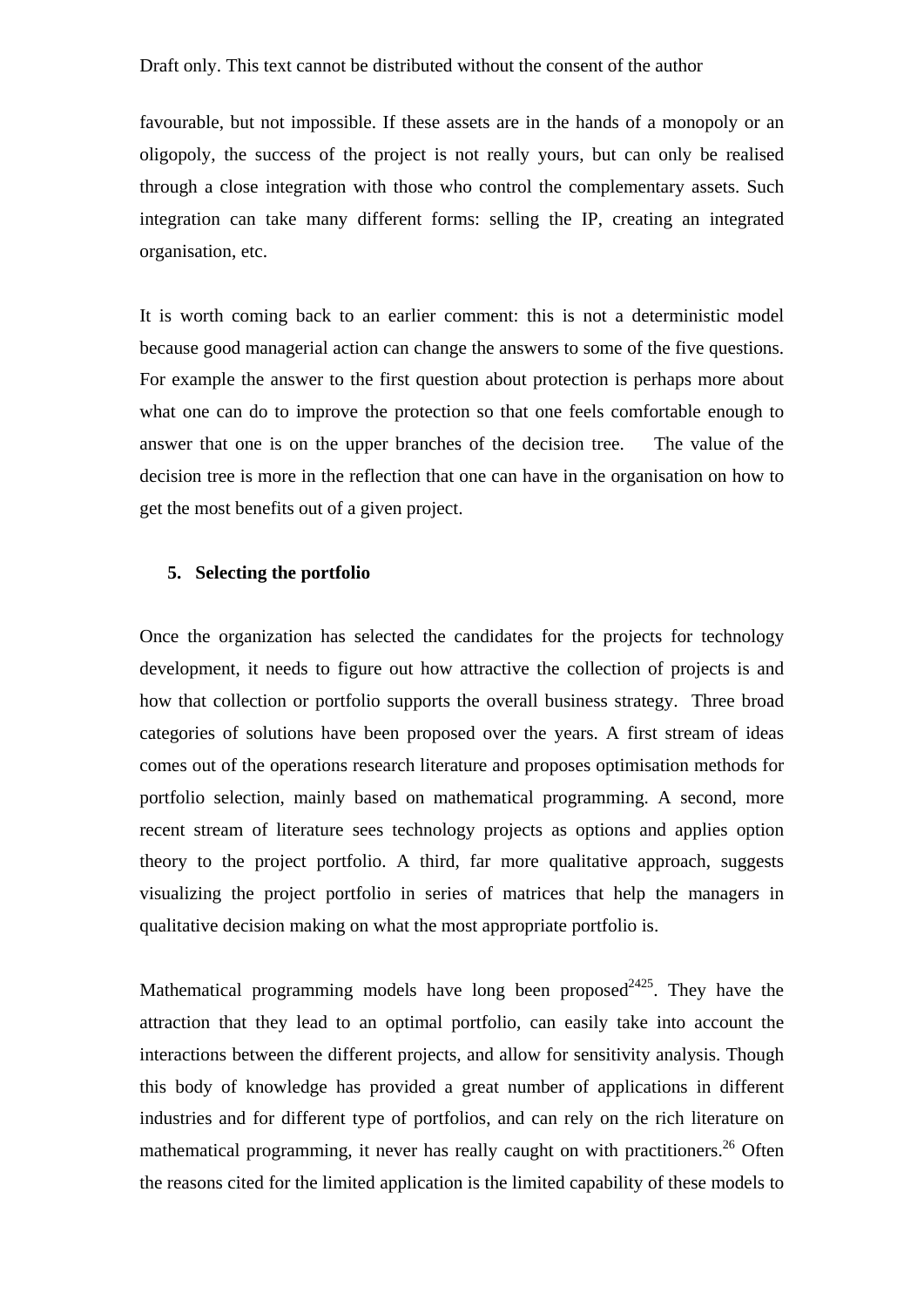incorporate risks, as well as the need for extensive and reliable information. Often the data collection needed to make the model practical was considered to be too heavy to make it a valuable exercise. Another reason may well be that the academic world has emphasized too strongly the sophistication of the model and has in the process forgotten that these models need to be understood by managers<sup>27</sup> in order to be trusted. Too often the models have been perceived to be black boxes that did not allow managers to gain managerial insight. This does not mean that there were no successful applications. Loch et al  $^{28}$  describe an interesting example of such an adoption. The mathematical model used is a fairly simple mixed integer linear programme but the emphasis of the exercise is more on the use of standard methods proposed by the product innovation literature on how to transfer knowledge, e.g. gatekeepers, weak ties, overcoming stickiness of information,  $etc^{29}$  in order to improve the utilisation of the model and its diffusion throughout the organisation.

A second approach proposed in the literature, but not yet widely practised by managers is to use real options to evaluate the project portfolio. Real options' thinking has been proposed for strategy development beyond technology strategy.  $3031$ Applying real options is really arguing that an investment in a technological project is buying a ticket, e.g. for access to a profitable market in the case of an R&D project at some time in the future. In this way investing in a technology project is like holding an option analogous to a financial call option. With the discovery of new information and the resulting reduction of uncertainty, one can adjust the initial technological strategy. As with financial options this provides a flexibility to adapt to new information. It thus improves the value of the investment in the project because it enhances the upside potential, while limiting the downside losses relative to the initial expectations about the project. This real option approach goes contrary to what NPV approaches do to technology projects: NPV treatment understates the value of an investment in technological development, real options enhances its value.

This approach has brought some early interesting insights. For example Huchzermacher and Loch<sup>32</sup> argue that in R&D one faces more diverse forms of uncertainty than in traditional financial applications. Apart from the uncertainty in pay-off there are also higher uncertainty market payoffs, project budgets, product performance, market requirements and project schedules. They find the interesting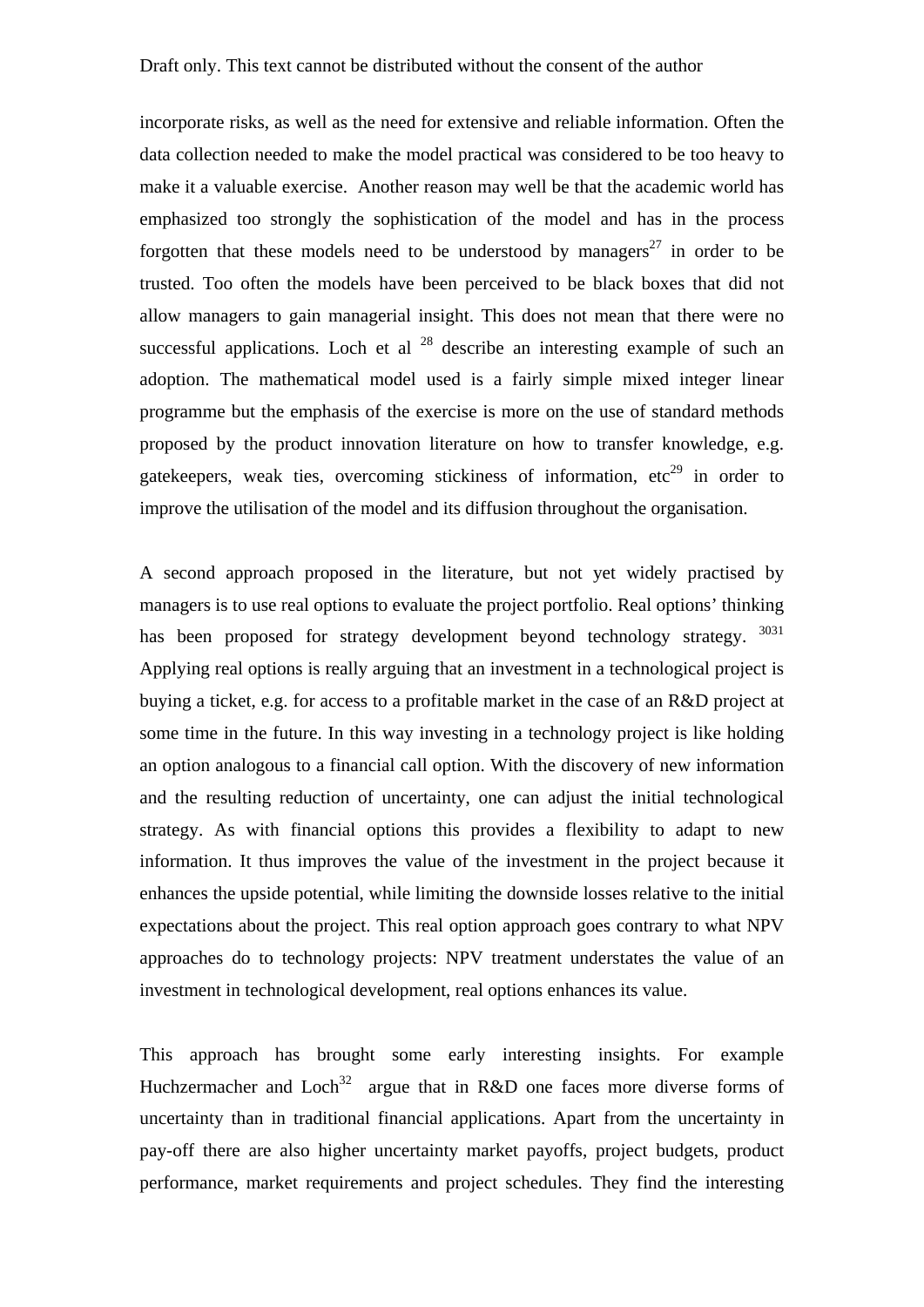and unexpected result that if uncertainty is resolved or cost and revenues occur after all decisions have been made, more variability may smear out contingencies and thus reduce the value of flexibility. In addition variability may reduce the probability of flexibility ever being exercised, which also reduces its value.

But there is also quite some criticism on the real options approach to strategy. In a recent debate Adner and Levinthal<sup>33</sup> argued strongly that real options cannot be applied to strategy (and by extension to technology strategy) because one of the major assumptions of real options is that abandonment can be done efficiently. They express strong doubts that organisations can do this: ' the greater the role of an organisation in molding the possible course of an initiative after an initial investment, the greater the organisational challenges and the strategic trade-offs associated with applying a real option. As a result the less helpful the logic is for guiding strategy'.<sup>34</sup> This is clearly a debate that needs further research.

A third, more qualitative approach attempts to present the portfolio of projects in a coherent and usually visually attractive way, such that managers can discuss the merits and weaknesses of the portfolio. This has been the result of the reflections of quite a few consulting organisations, and virtually all of the big consulting firms have developed their own set of matrices<sup>35</sup>. In figure 4 there are a few examples if such matrices. The purpose is usually to map the different projects (often represented by circles or squares that given an indication of relative investment size) in the portfolio in matrices with dimensions like:

- the risks involved in the projects versus the expected financial return
- the competitive technological position of the organisation vs. the maturity of the technologies used in the project
- the expected cash flows over time
- the market position of the organisation in the targeted market segment versus the market attractiveness
- the newness of the expected output in compared to similar products or processes in the market versus its technological newness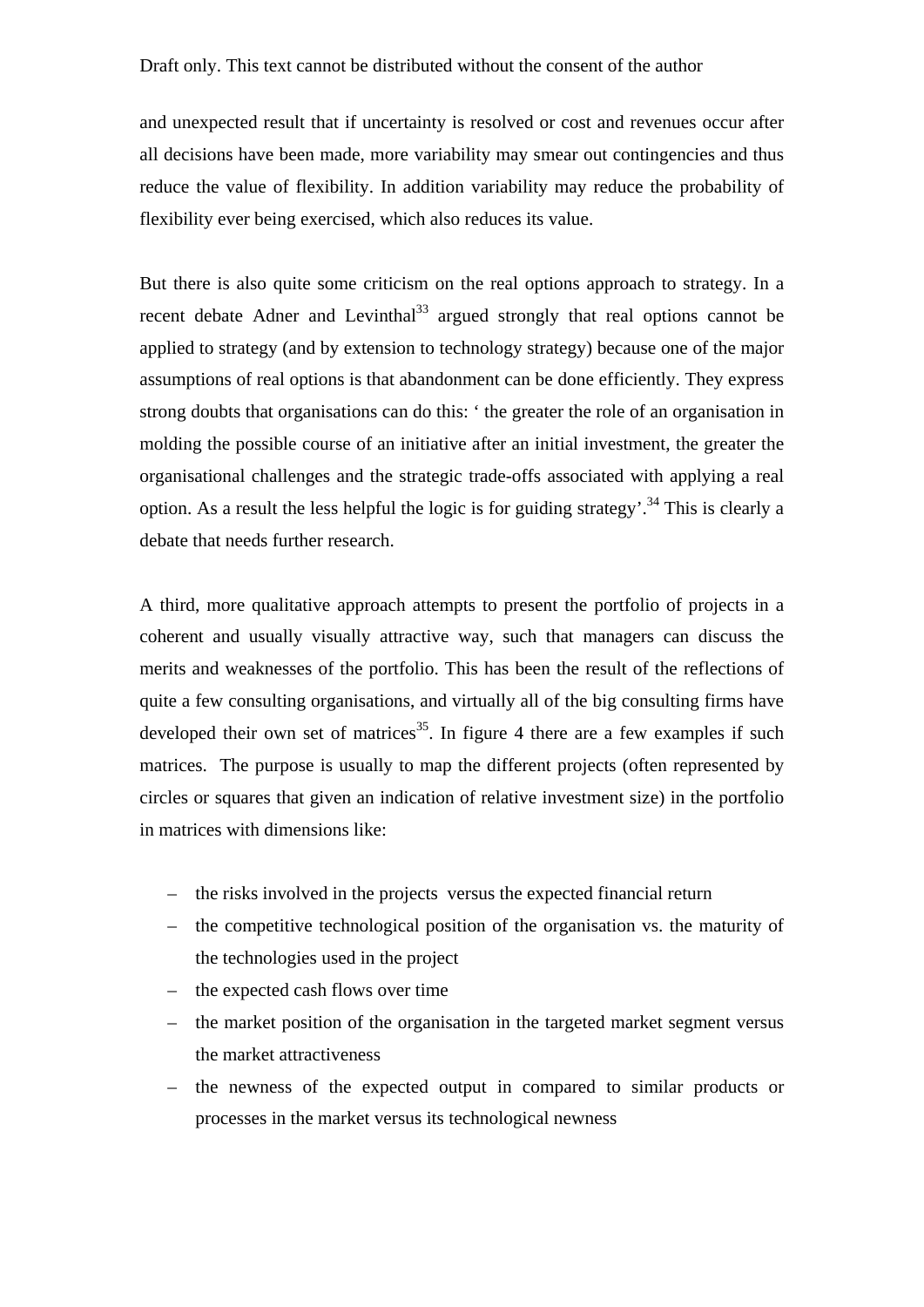

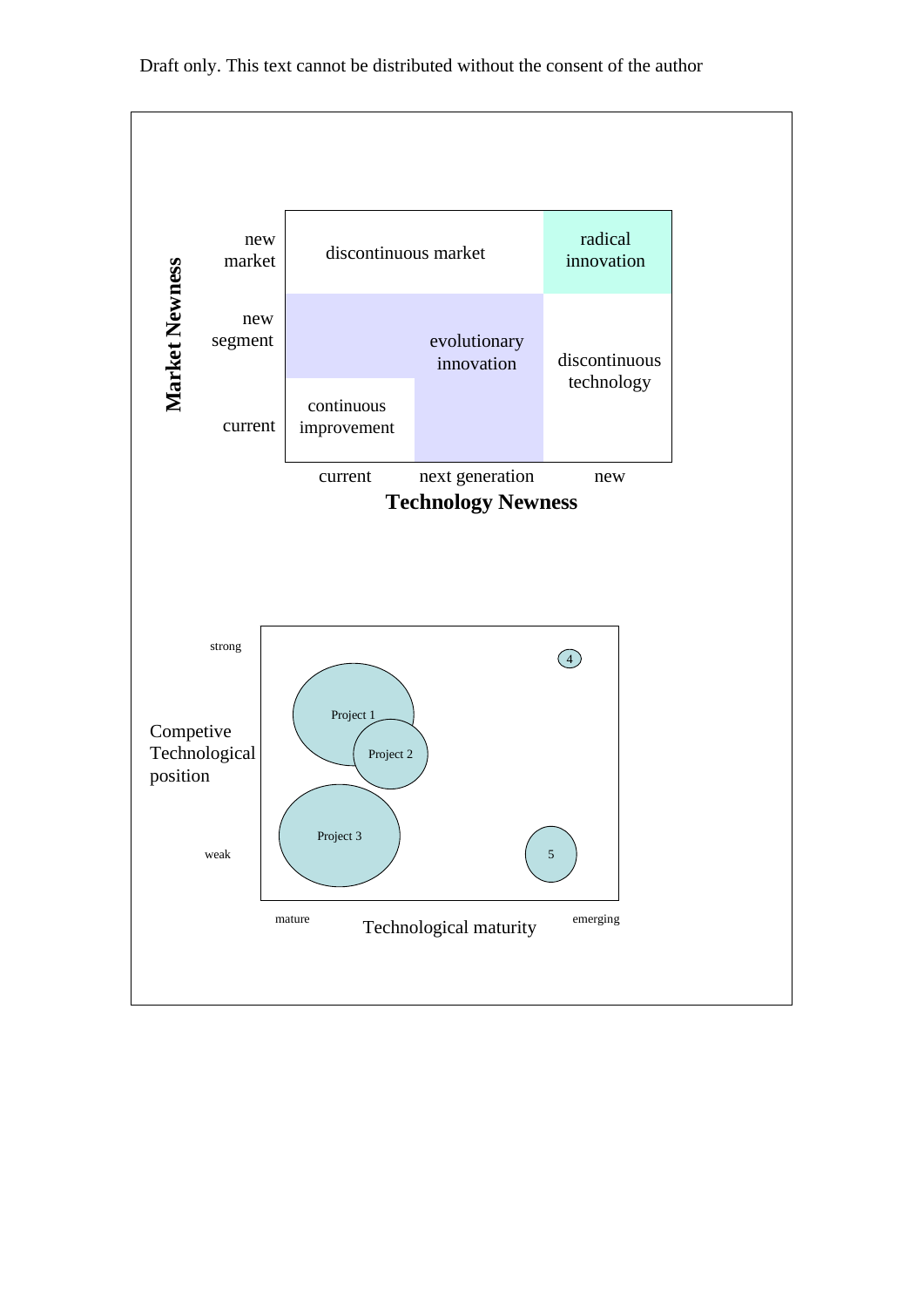

**Figure 4: examples of technology strategy maps** 

The advantage of these matrices is that they are relatively easy to construct and understand, and that they can form a basis for discussion. But the disadvantage is that most of them remain very qualitative, become unwieldy when there are many projects and provide little guidance of what a good portfolio is, let alone providing an optimal portfolio. There are some guideline one can apply to these matrices, e.g. that an organisation needs to have a balanced portfolio (neither too risky nor too conservative), it should not postpone all the positive cash flow towards the end of the portfolio life, etc. But the only real managerial advice that one can give for these matrices is that the management of the organisation should feel comfortable with it and that the portfolio should be in line with the risk level the organisation is willing to take.

#### **6. Matching with the capacity of the technological organisation.**

The chosen portfolio must be implemented. This may appear to be an operational issue, not belonging to a discussion on technology strategy. But far too often technology strategies do not get implemented because the capacity of the organisation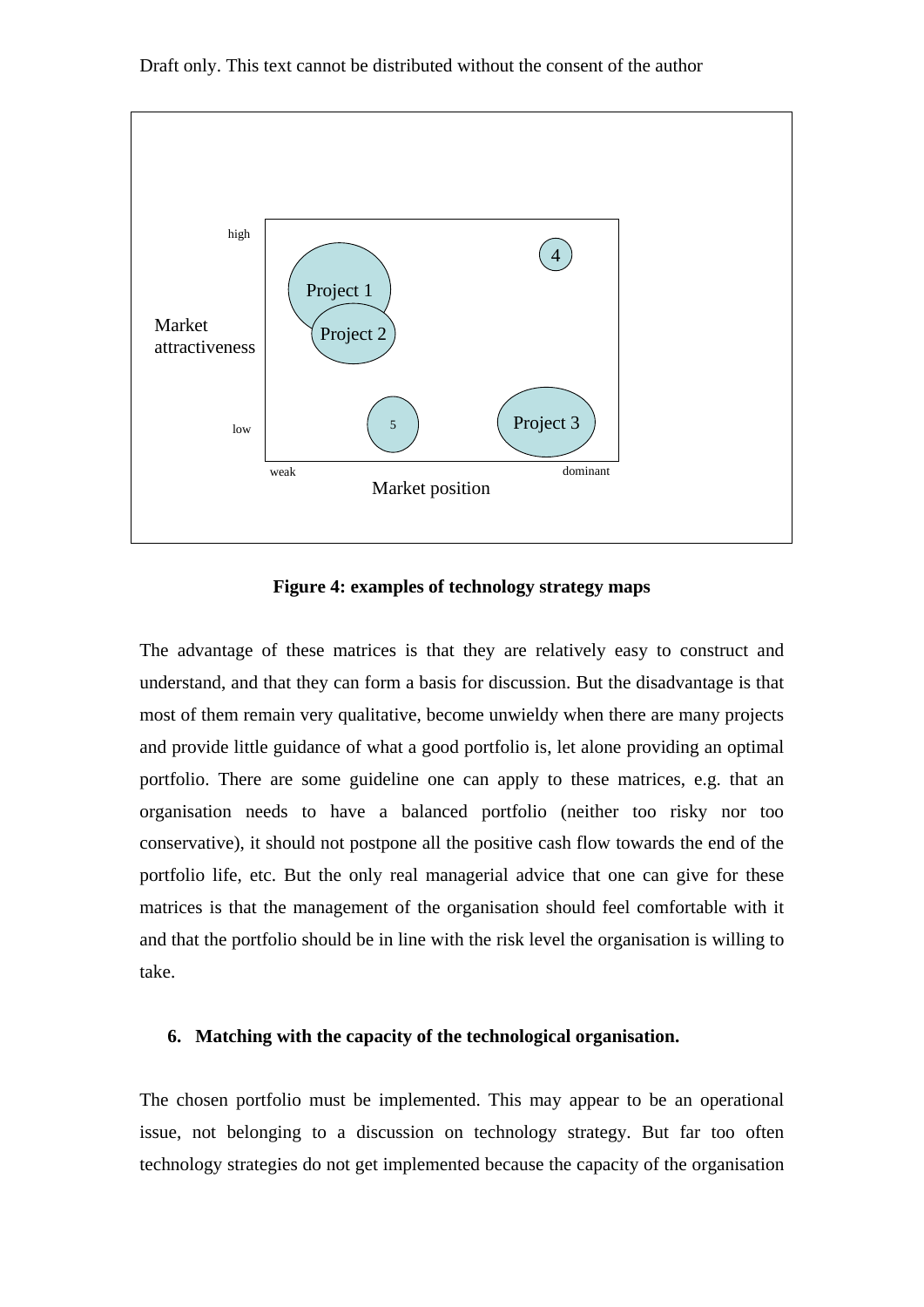to carry out the projects is overestimated. Anybody will understand that a simple calculation whereby the capacity of the organisation to carry out technology projects is C and the average load of a project is L that the capacity of the organisation is less than C/L because of variability or delays in execution. But the reduction of available capacity due to these factors of variation is higher than usually expected and it can be shown with fairly reasonable assumptions that the capacity of an organisation is often only 80% or lower of its theoretical capacity. Therefore one can try to increase the available capacity by effective process management, i.e. eliminating unnecessary variations in workload and work processes in order to eliminate distractions and delays, and effective bottleneck management<sup>36</sup>. But from a more strategic perspective the message is that it may pay off to take on fewer projects, because they will be processed faster.

The second consideration in order to avoid congestion is to realise that the capacity of the groups involved in technology development often also needs to have the capacity to cope with product adaptations, maintenance and needs a buffer to cope with unforeseen uncertainty.

#### **7. Evaluation**

While it may be a short afterthought to the issue of technology strategies, it is important to mention that the loop needs to be closed. A technology strategy will be effective when it is regularly reviewed and when the results of the technological projects that are the expression of the technology strategy are compared to the overall goals of the organisation. At the same time such a review by a technology steering committee will offer the opportunity to check to what extent the learning through the technology development leads to new opportunities for the strategy of the organisation. It is in this evaluation process that the two purposes of a technology strategy, mentioned at the start of this chapter, will come to full fruition.

#### **8. Conclusion**

While there is more to be said about technology strategy we want to finish with a few summarising statements.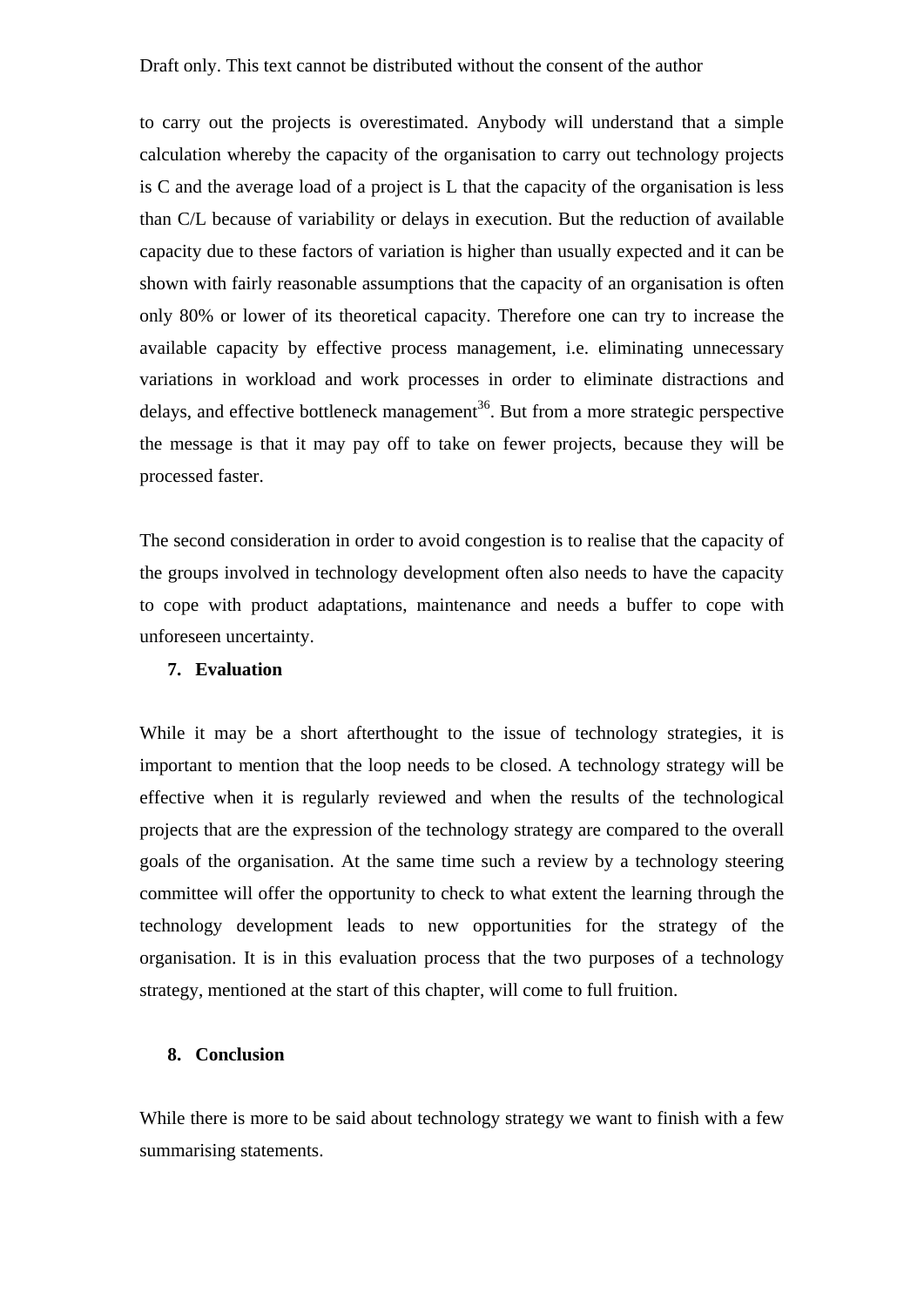The operational expression of a technology strategy is the set of projects that an organisation wants to implement. Determining a strategy is selecting the projects and the portfolio of projects. In this chapter we did argue that this selection is both a decision and a process. It is a decision because the organisation needs to make resource commitments, but it is also a process of constant evaluating whether the projects fit the strategy of the organisation and whether the organisation has the capability of bringing the projects to a successful end.

Tools and techniques exits to support the management team in the decision making process, but the acceptance of these tools and techniques driven as much by the quality of the tools as by the quality of the technology transfer process that makes these tools palatable to the managers.

The project portfolio cannot be disconnected from its context. Strategic context and leadership, an environment that stimulates creativity, an acute awareness of the capacity of the organisation and a commitment to avoid congestion, a clear understanding of the complementary assets and their availability are a few examples of how the context influences the shaping of a technology strategy.

And finally there is no technology strategy without risk. Taking risks requires people to commit themselves. Technology strategies without technological leaders who are willing to take risks are just documents.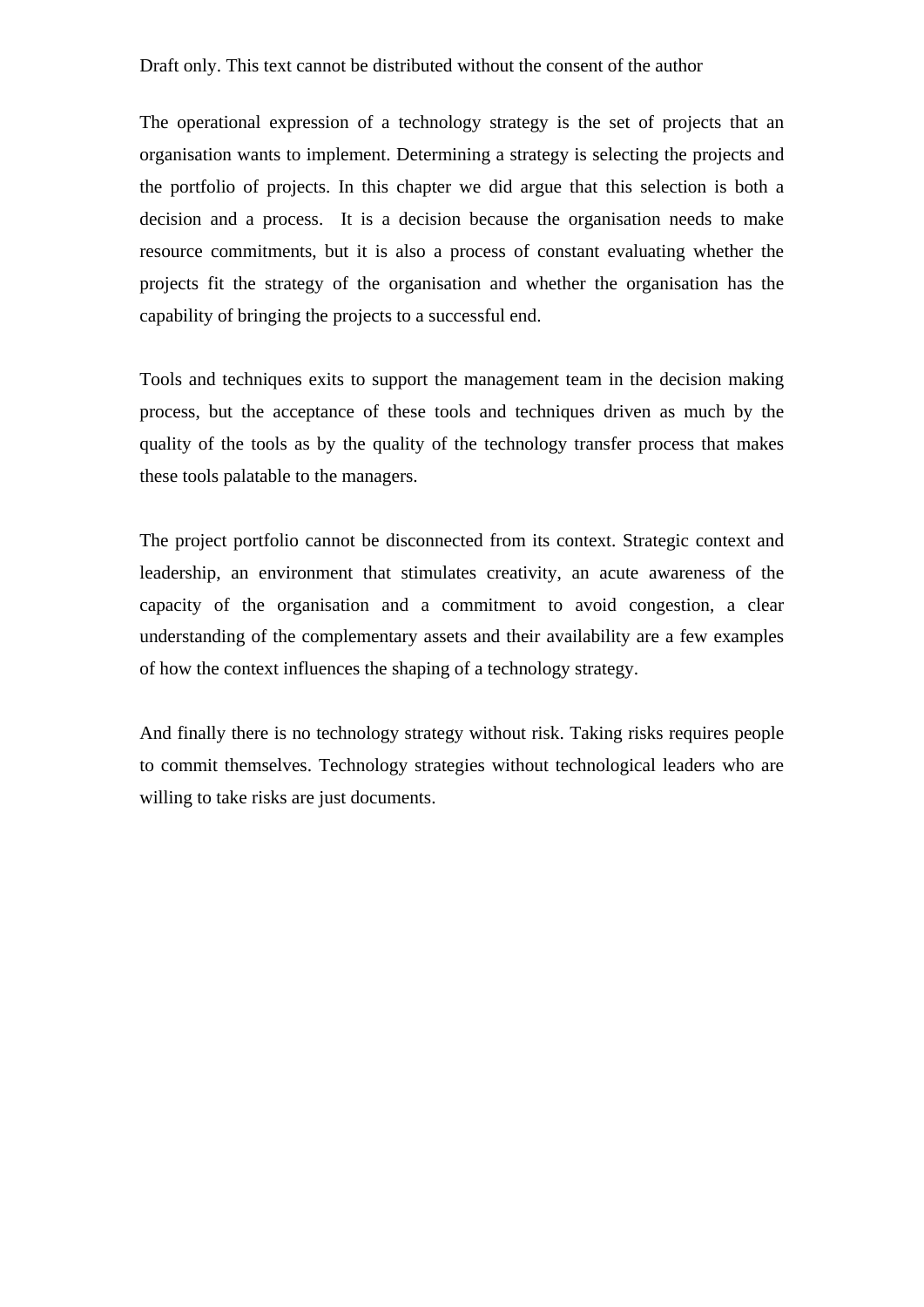#### **Bibliography**

1

<sup>5</sup> Myers, S. and D.G. Marquis, 1969, Successful Industrial Innovations: a Study of Factors Underlying Innovation in Selected Firms: National Science Foundation

<sup>10</sup> Doz Y., J. Santos and P. Williamson, 2001, From Global to Metanational: How Companies win in the Knowledge Economy, Harvard Business School Press, Boston

<sup>11</sup> Bowman E.H and D. Hurry, 1993, Strategy through the option lens : an integrated view of resource investments and the incremental-choice process, Academy of Management Review, vol. 18, p. 760-782  $12$  See for a :more detailed analysis of the risk management of novel projects : Loch C.H., A. De

Meyer, M.T. Pich, 2006, Managing the Unknown, a New Approach to Managing Uncertainty and Risks in Novel Projects, John Wiley, UK, chapter 2

<sup>13</sup> De Meyer A., 1999, Using Strategic partnerships to create a sustainable competitive position for hitech start-up firms, R&D Management, vol. 29, no.4, p. 323-328

<sup>14</sup> Teece D., 1986, Profiting from Technological Innovation, Research Policy, vol. 15, no. 6, p. 639-656 <sup>15</sup> Von Hippel, …, …, Research Policy

<sup>16</sup> For a discussion of how one can protect intellectual property in environments with la weak legal framework see De Meyer A and S. Garg, op.cit.

<sup>17</sup> Utterback J.M. and W. Abernathy, 1975, A Dynamic model of Product and Process Innovation, Omega, vol.3, no. 6, p. 639-656

<sup>18</sup> Christensen C.M., 1997, The Innovator's Dilemma, Harvard Business Press, Boston, Ma.

<sup>19</sup> One of the first seminal texts about this is Clark K. and T. Fujimoto, 1990, Product Development Performance: Strategy, Organization, and Management in the World Auto Industry, Harvard Business

School Press, Boston, Ma.  $20$  Iansiti M., 1995, Technology Integration : managing technological evolution in a complex

environment, Research Policy, vol. 24, p. 521-542

<sup>21</sup> Thomke S., 2002, Experimentation Matters : Unlocking the Potential of New Technologies for Innovation

<sup>22</sup> Thomke S., 2006, Capturing the Real value of Innovation Tools, Sloan Management Review, vol. 47, no.2, p. 24-32

 $^{23}$  Doz Y and G. Hamel, 1998, The Alliance Advantage: the Art of Creating Value through Partnering, Harvard Business School Press, Boston, Ma.

<sup>24</sup> Souder W.E., 1973, Analytical Effectiveness of Mathematical Models for R&D Project Selection, Management Science, vol. 19, p 907-923

<sup>25</sup> Baker N.R. and J. Freeland, 1975, Recent Advances in R&D Benefit Measurement and Project Selection, Management Science, vol.; 21, p. 1164-1175

<sup>26</sup> Schmidt R.L. and J.R. Freeland, 1992, Recent Progress in modelling R&D Project Selection Processes, IEEE Transactions in Engineering Management, vol.39, p. 189-199

<sup>27</sup> Hall D.L. and A. Nauda, 1990, An interactive Approach for selecting R&D projects, IEEE transactions on Engineering Management, vol. 37, p. 126-133

<sup>28</sup> Loch C.H., M.T. Pich, C. Terwiesch and M. Urbschat, 2001, Selecting R&D Projects at BMW: a Case Study of Adopting Mathematical Programming Models, IEEE Transactions on Engineering Management, vol. 48, no.1, p. 70-80

<sup>&</sup>lt;sup>1</sup> Loch C., 2000, Tailoring Product Development to Strategy: case of a European Technology

Manufacturer, European Management Journal, vol. 18, no. 3 p. 246-258

<sup>&</sup>lt;sup>2</sup> Staw B. and J. Ross, 1987, Knowing when to pull the plug, Harvard Business Review, vol. 65, no. 2, p. 68- 74

<sup>3</sup> Royer I, 2003, Why bad projects are so hard to kill, Harvard Business Review, vol. 81, no. 2, p. 5-12 4

<sup>&</sup>lt;sup>4</sup> Kim W.C. and R. Mauborgne, 1997, Value Innovation, the Strategic Logic of High Growth, Harvard Business Review, vol. , no. 1, p. 103-112; these ideas have been widely documented in their book Blue Ocean Strategy, 2005, Harvard Business Press, Boston Ma. 5

<sup>&</sup>lt;sup>6</sup> Carnegie R. and M. Butlin, 1993, Managing the Innovating Enterprise, The Business library, Melbourne

<sup>7</sup> Von Hippel E., op.cit.

<sup>8</sup> Vernon R., 1966, International Investment and International Trade in the Product Cycle*. Quarterly*  Journal of Economics, May<br><sup>9</sup> De Meyer A and S. Garg, 2005, Inspire to Innovate: Management and Innovation in Asia, Palgrave

Macmillan, London